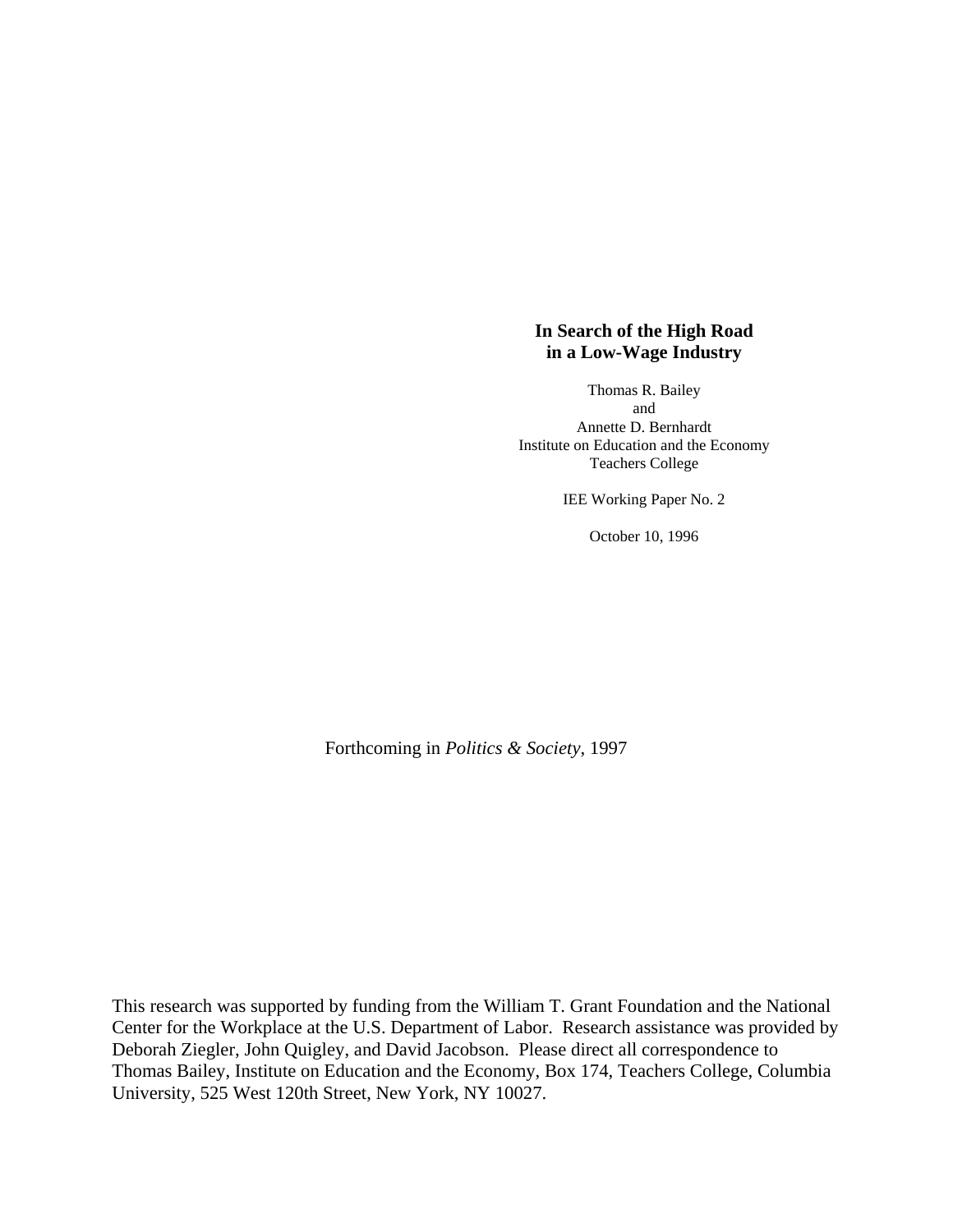## **Abstract**

When faced with rising wage inequality and large numbers of low-wage jobs, policy makers are increasingly looking to innovations in the business community for solutions. Advocates argue that "high performance systems" will both strengthen the competitiveness of American firms and improve the quality of jobs. But the proposed benefits for workers remain largely untested. Drawing on a series of case studies, we therefore examine the effect of firm restructuring on job quality, defined in terms of wages, benefits, and the opportunities for skill acquisition and promotion. The firms were chosen from the traditionally low-wage retail trade industry and each had implemented some level of reform in both the "production" and the service ends of their operations. Ultimately, however, it is unclear whether the high performance model holds much promise, at least in this sector. The reforms did create somewhat more interesting and varied jobs. But regardless of the extent of innovation and despite the strong performance of these firms, we found very little improvement either in wages or in the chances for upward mobility from entry-level positions. These findings question the simple delineation between an efficient "high road" and an inefficient "low road." In some contexts, a highly rationalized and lowwage business strategy may be more efficient. And even where high-road innovations are implemented, low wages may still persist, because productivity gains are translated into price cuts instead of wage increases. In those firms where job quality was above average, employers turned to college students and experienced workers rather than investing in the training of lowskill workers. These points have several implications for public policy, which are taken up at the conclusion of the paper.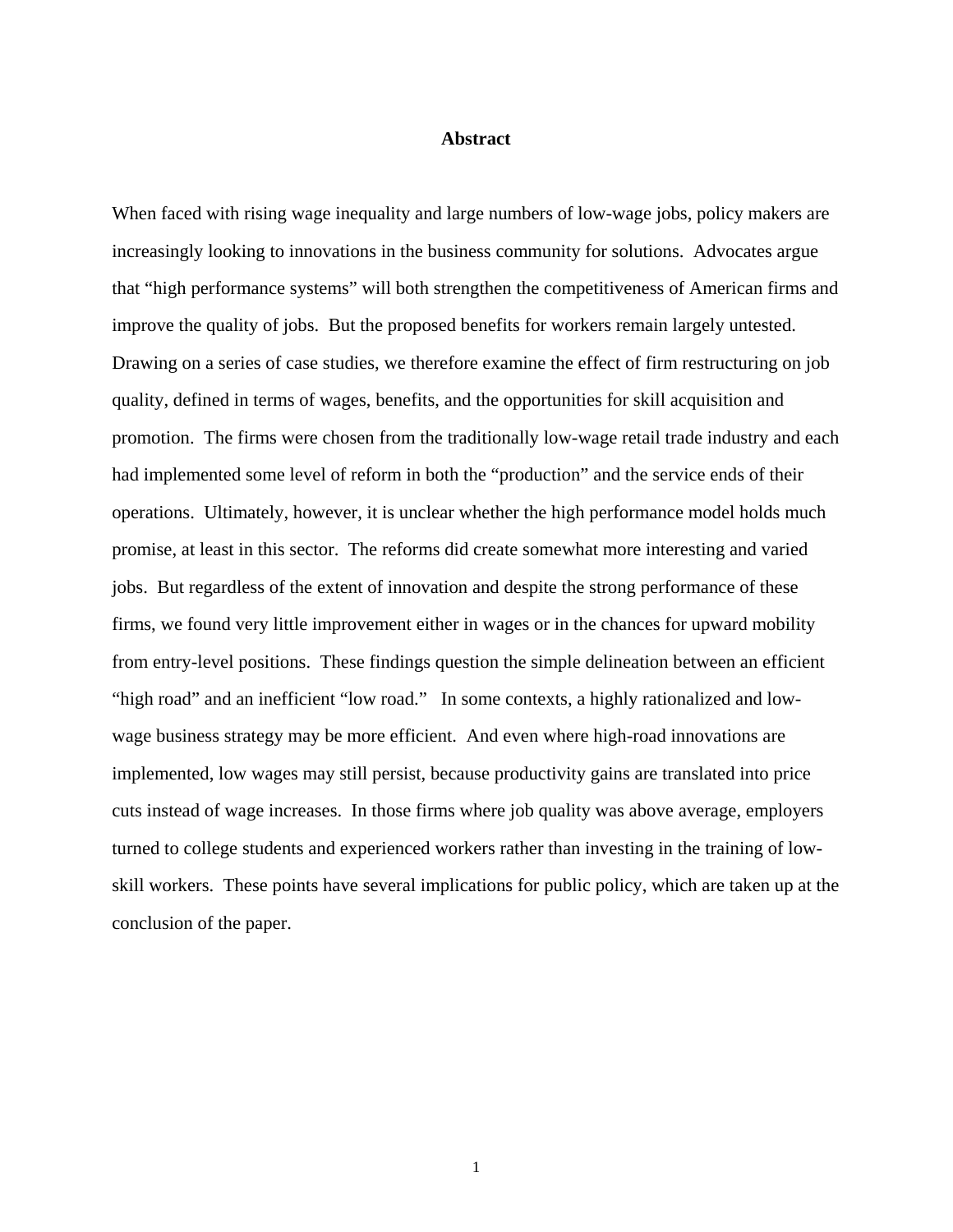# **I. Introduction**

 Since the early 1970s, earnings inequality has grown significantly and real wages have stagnated for many Americans.<sup>[1](#page-2-0)</sup> Initial explanations held that the growing demand for skilled and flexible labor was not being met by a significant portion of the workforce, which consequently saw its wages decline.[2](#page-2-1) But in recent years, the continued proliferation of lowwage jobs and well-publicized layoffs by the country's most prominent firms have forced a reexamination of the simple supply-side story. Increasingly, researchers are turning their attention to the quality of jobs that firms have created and destroyed in response to intensified competition and the globalization of markets.[3](#page-2-2) At the peak of industrial capitalism, many low-skill workers found good opportunities in the manufacturing sector. But the service sector, which has replaced at least half of these jobs, has not proven nearly as high-tech, high-wage and knowledge intensive as originally hoped. Compared to manufacturing, there are many service industries where mobility chances are lower and job instability higher, and where low-wage business strategies dominate.<sup>[4](#page-2-3)</sup> The concern, then, is that we are seeing a decline in jobs that offer opportunities for career mobility and earnings growth to workers without a college education.[5](#page-2-4)

 Without denying that education must play a role in any policy designed to promote productivity and increase standards of living, a demand-side policy would try to influence the types of jobs being created by American firms. Much of the recent policy discussion in this area

<span id="page-2-0"></span> $<sup>1</sup>$  Frank Levy and Robert Murnane, "U.S. Earnings Levels and Earnings Inequality: A Review of Recent Trends</sup> and Proposed Explanations," *Journal of Economic Literature* 30, no. 3 (1992): 1333-81; Sheldon Danziger and Peter Gottschalk, *Uneven Tides: Rising Inequality in America* (New York: Russell Sage Foundation, 1993); Paul Ryscavage, "A Surge in Growing Income Inequality?" *Monthly Labor Review* 118, no. 8 (1995): 51-61.

<span id="page-2-1"></span><sup>2</sup> William B. Johnston and Arnold B. Packer, *Workforce 2000: Work and Workers for the 21st Century* (Indianapolis, IN: Hudson Institute, 1987).

<span id="page-2-2"></span><sup>3</sup> Peter Cappelli, "Rethinking Employment," *British Journal of Industrial Relations* 33, no. 4 (December 1995): 563-602; Bennett Harrison, *Lean and Mean: The Changing Landscape of Corporate Power in the Age of Flexibility* (New York: Basic Books, 1994); Joel Nelson, *Post-industrial Capitalism: Exploring Economic Inequality in America* (London: SAGE Publications, 1995).

<span id="page-2-3"></span><sup>4</sup> Thierry Noyelle, ed., *Skills, Wages, and Productivity in the Service Sector* (San Francisco, CA: Westview, 1990).

<span id="page-2-4"></span><sup>5</sup> Katherine Newman and Chauncy Lennon, "The Job Ghetto," *The American Prospect* (Summer 1995).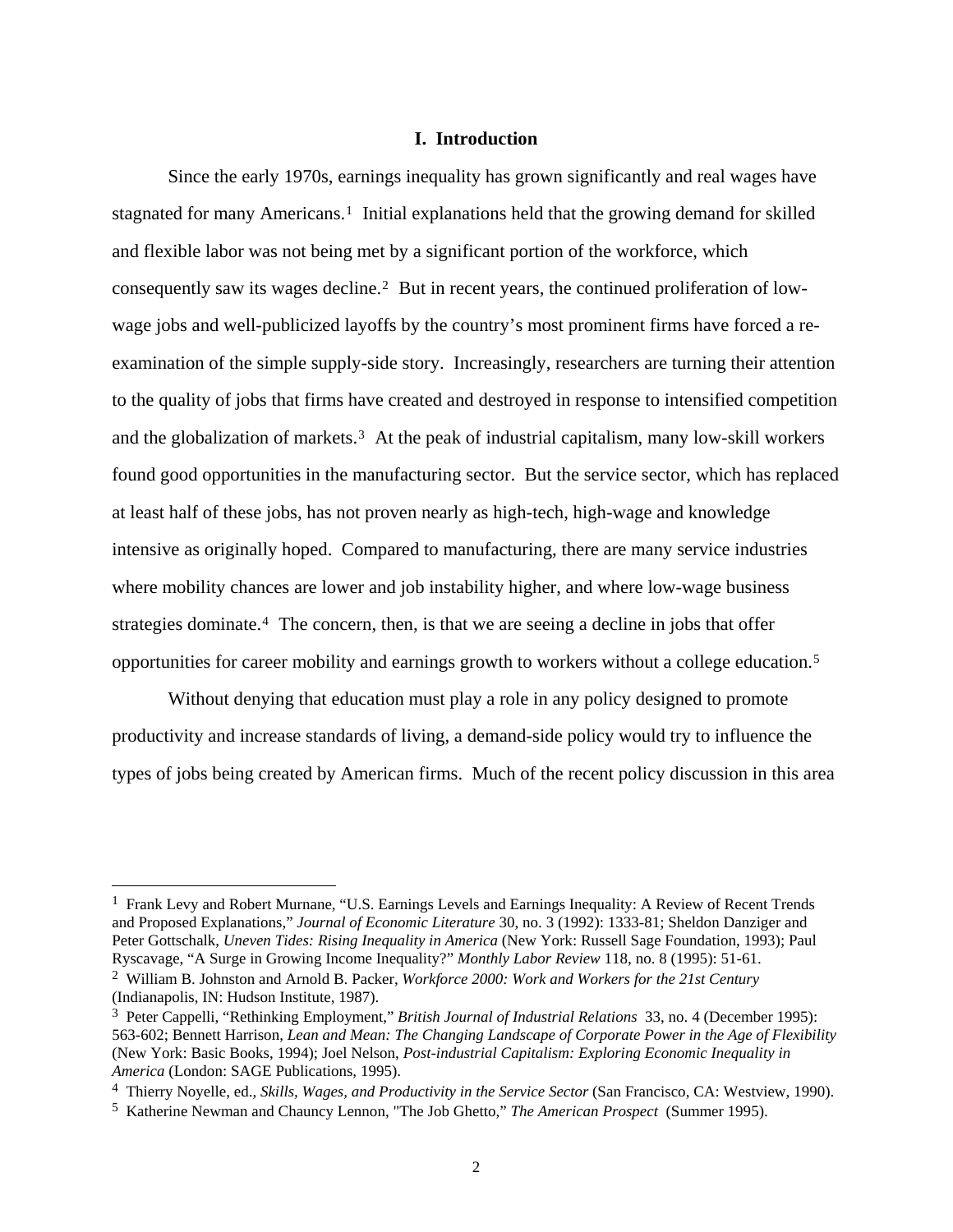has involved attempts to promote the spread of the "high performance work organization."<sup>[6](#page-3-0)</sup> Advocates argue that this business strategy will both strengthen the competitiveness of American firms and improve the quality of jobs. Ideally, high performance systems result in higher productivity and profits. But because these systems depend on a skilled and creative workforce, firms also have an incentive to offer good wages and upward mobility. This approach thus offers a route to reconciling employer interests with the larger interest of social welfare. Rather than forcing firms to take on social responsibility, public policy could be directed at removing barriers to the implementation of the superior production strategy.

 Although there has been a great deal of research describing the high performance model, there is little evidence which would allow us to comment on the potential impact of this model on the future of job quality in America. Researchers have severely neglected service industries, even though they employ the large majority of workers and generate the bulk of new jobs[.7](#page-3-1) Moreover, there has been almost no work which examines the effects of high performance innovations on workers and job quality -- most analysts have assumed that these changes would be in the interest of the worker.[8](#page-3-2)

 This paper therefore examines the effect of firm restructuring on the quality of jobs in the single largest service industry, retail trade. Because the retail industry is largely low-wage and has traditionally relied on entry-level workers, it serves as an excellent site for research on these questions. Drawing on a series of firm case studies, we focus on three questions. First, what is the nature of restructuring in retail trade, and in particular, what does a high performance approach look like in the service setting? Second, what effect does restructuring have on job

<span id="page-3-0"></span><sup>6</sup> The best example is the report of the Commission on the Skills of the American Workforce, *America's Choice: High Skills or Low Wages!* (Rochester, NY: National Center on Education and the Economy, 1990), which was very influential in shaping subsequent federal and state policy discussion.

<span id="page-3-1"></span><sup>7</sup> Eileen Appelbaum and Rosemary Batt, *The New American Workplace: Transforming Work Systems in the United States* (Ithaca, NY: IRL Press, 1994).

<span id="page-3-2"></span><sup>8</sup> Commission on the Skills of the American Workforce, *America's Choice*; David I. Levine and Laura D'Andrea Tyson, "Participation, Productivity and the Firm's Environment," in *Paying for Productivity: A Look at the Evidence*, ed. Alan S. Binder (Washington, D.C.: Brookings Institution, 1990); Thomas A. Kochan and Paul Osterman, *The Mutual Gains Enterprise* (Boston, MA: Harvard Business School Press, 1994).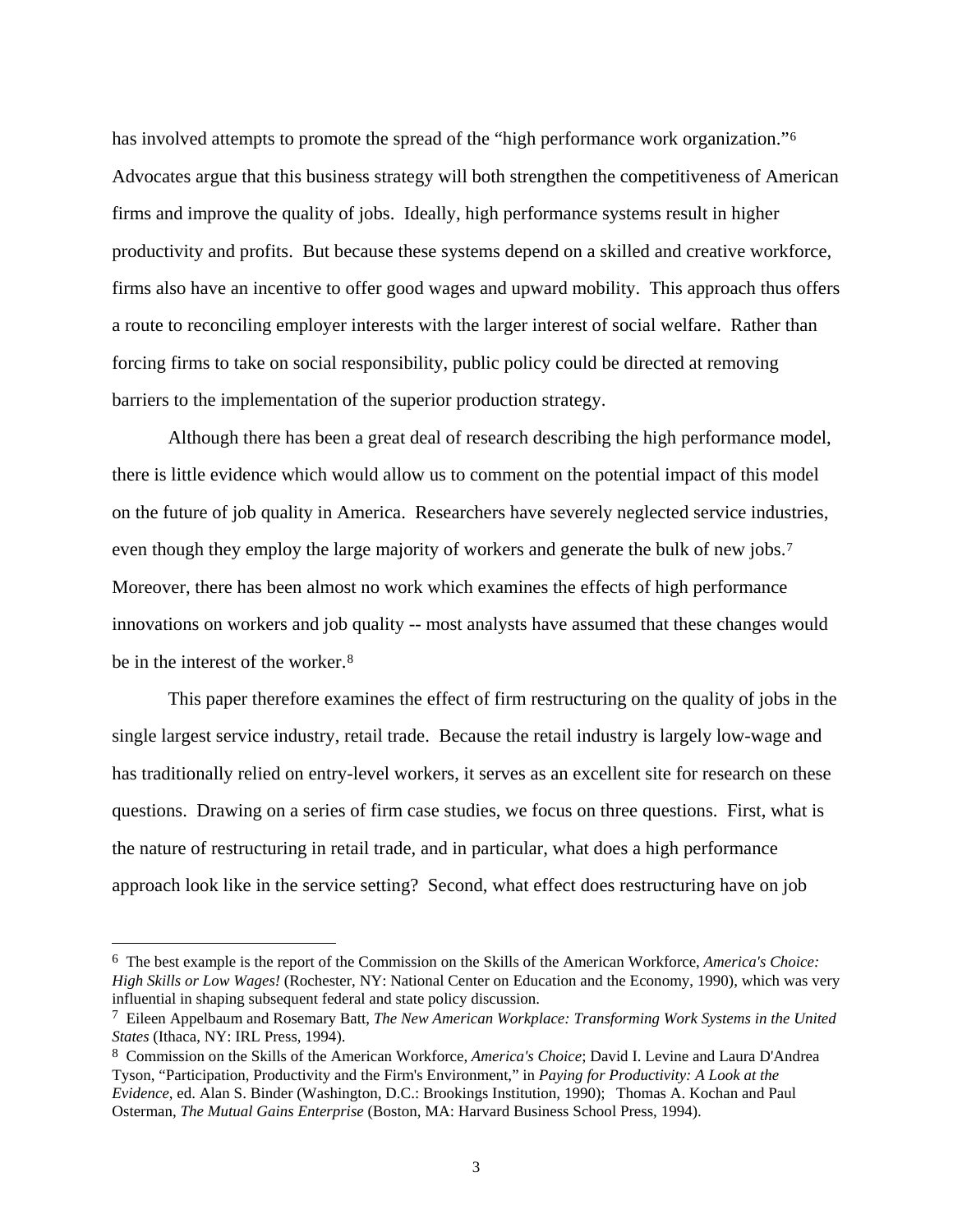quality, defined in terms of wages and benefits, and the opportunities for skill acquisition and promotion? Third, can the adoption of high performance innovations improve job quality in this sector?

We first briefly review the debates on service growth and firm restructuring. We then provide some background on the retail sector in general and on our six case study sites in particular. The subsequent two sections describe the innovations and reforms we observed in these firms, and the effects on job quality. The last section presents conclusions and policy recommendations.

### **II. The Growth in Services and the Restructuring of the Firm**

 There have traditionally been two views of the growth of service industries and the concurrent decline in manufacturing jobs. One view saw the service sector as a source of wellpaid, knowledge-intensive jobs in professional and technical occupations.[9](#page-4-0) This created a supply-side policy imperative: increase the educational level of the workforce to match the increasing educational requirements of the post-industrial workplace. The alternative view was much more pessimistic. Service growth implied a society in which a growing percentage of workers would be "hamburger flippers," employed in low-wage, low-skill jobs that offered few opportunities for career advancement and income growth.[10](#page-4-1) The image of dislocated steelworkers employed at McDonald's and ex-IBM workers lining up for Wal-Mart jobs suggests an extreme deterioration in the standard of living, one which education and training programs cannot adequately address.[11](#page-4-2)

 Developments over the last two decades suggest that both visions are valid. There has been strong growth in technical and professional jobs filled by workers with college and

<span id="page-4-0"></span><sup>9</sup> Daniel Bell, *The Coming of Post-industrial Society* (New York: Basic Books, 1973).

<span id="page-4-1"></span><sup>10</sup> Bennett Harrison and Barry Bluestone, *The Great U-Turn: Corporate Restructuring and the Polarizing of America* (New York: Basic Books, 1988); Michael Harrington and Mark Levinson, "The Perils of a Dual Economy," *Dissent* 32 (Fall 1985): 417-26.

<span id="page-4-2"></span><sup>11</sup> Louis Uchitelle, "Good Jobs in Hard Times," *The New York Times*, October 3 1993, 3:1.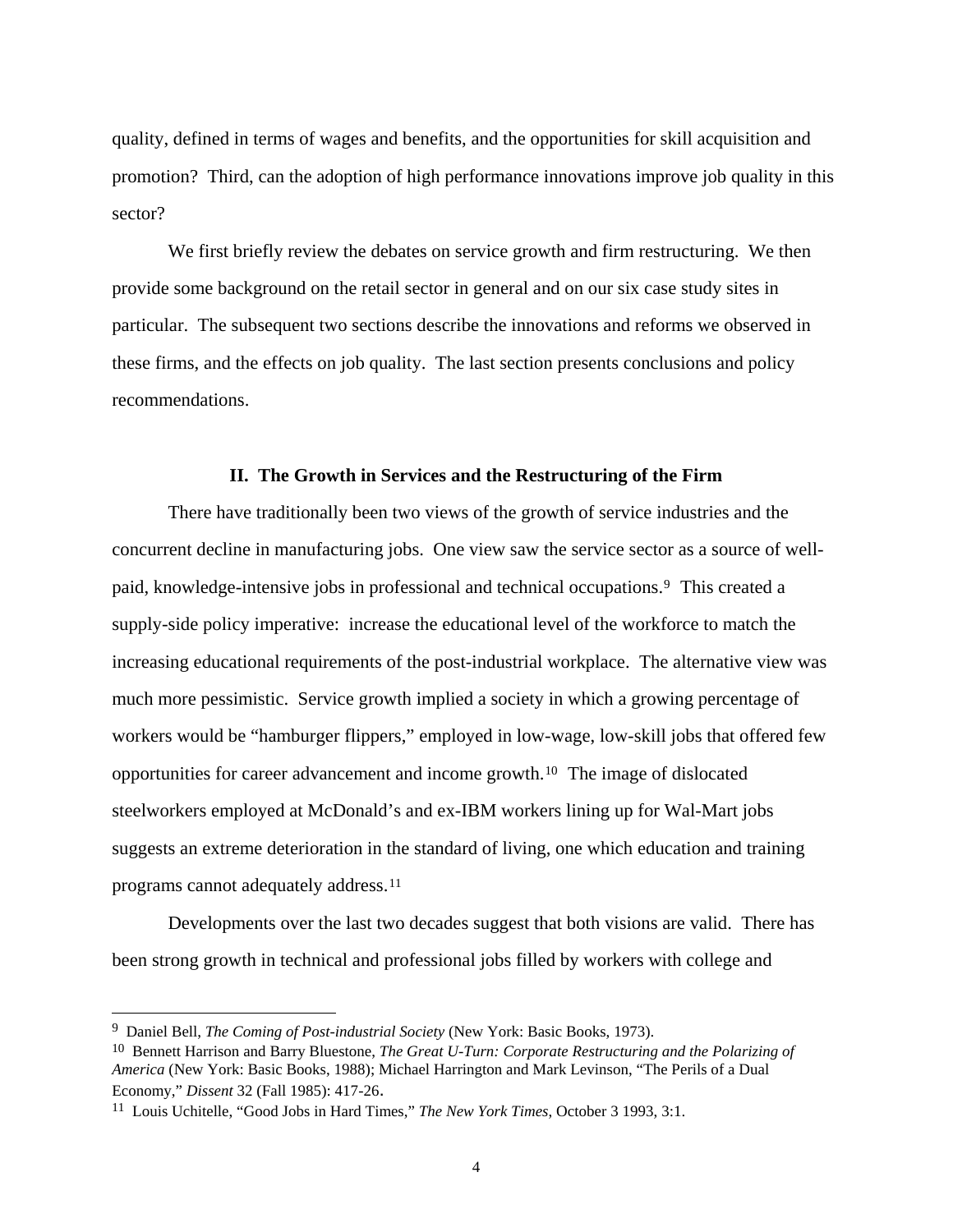graduate degrees. But there has also been consistent growth of low-paid, low-skill jobs in service industries such as retail trade and business and personal services. While job creation has been very strong in the United States, of the occupations projected to provide the most openings by the year 2005, the majority do not come close to our vision of the twentieth-century "knowledge worker."[12](#page-5-0) While these jobs do not require high educational credentials, they also do not offer much chance for subsequent wage growth and mobility.

 The service sector has also been slower than the manufacturing sector to introduce human resource innovations. A 1993 Bureau of Labor Statistics survey of establishments collected data on the use of a variety of "flexible" practices such as the use of teams, total quality management, job rotation, and quality circles. At least one of those practices had been introduced by 56 percent of all manufacturing establishments, but by only 36 percent of retail firms and 41 percent of all service firms.[13](#page-5-1)

 What are the policy implications of this potential emerging dualism? Certainly from the point of view of the individual worker, the returns to education are high, so that one obvious policy is to promote higher levels of education and training. But this makes sense only if there are good entry-level jobs for the trained workers to fill, and it is not clear that American firms are creating enough of these types of jobs.[14](#page-5-2) Moreover, society would benefit if there were a variety of paths to upward mobility. Some workers may not be able to afford higher education, others may not be adept at school but would be able to learn and progress on the job, and still others, especially in inner cities and rural areas, may not have easy geographic access to desirable jobs. From a societal standpoint, these groups should also have access to a living wage that can support a family over the long-term.

<span id="page-5-0"></span><sup>&</sup>lt;sup>12</sup> U.S. Department of Labor, Bureau of Labor Statistics, Unpublished Tabulations from the 1992 and 1993 Current Populations Surveys (Washington, D.C.: U.S. Department of Labor, Bureau of Labor Statistics, 1994).

<span id="page-5-1"></span><sup>13</sup> Maury Gittleman, Michael Horrigan, and Mary Joyce, "Flexible Work Organizations: Evidence from the Survey of Employer-provided Training," (Washington, D.C.: U.S. Department of Labor, Bureau of Labor Statistics, 1995).

<span id="page-5-2"></span><sup>&</sup>lt;sup>14</sup> In particular, minority youth increasingly face a labor market which, for them, offers little more than poorly paid and dead-end work. See Peter Kilborn, "Up from Welfare: It's Harder and Harder," *The New York Times*, April 16 1995, 4:1.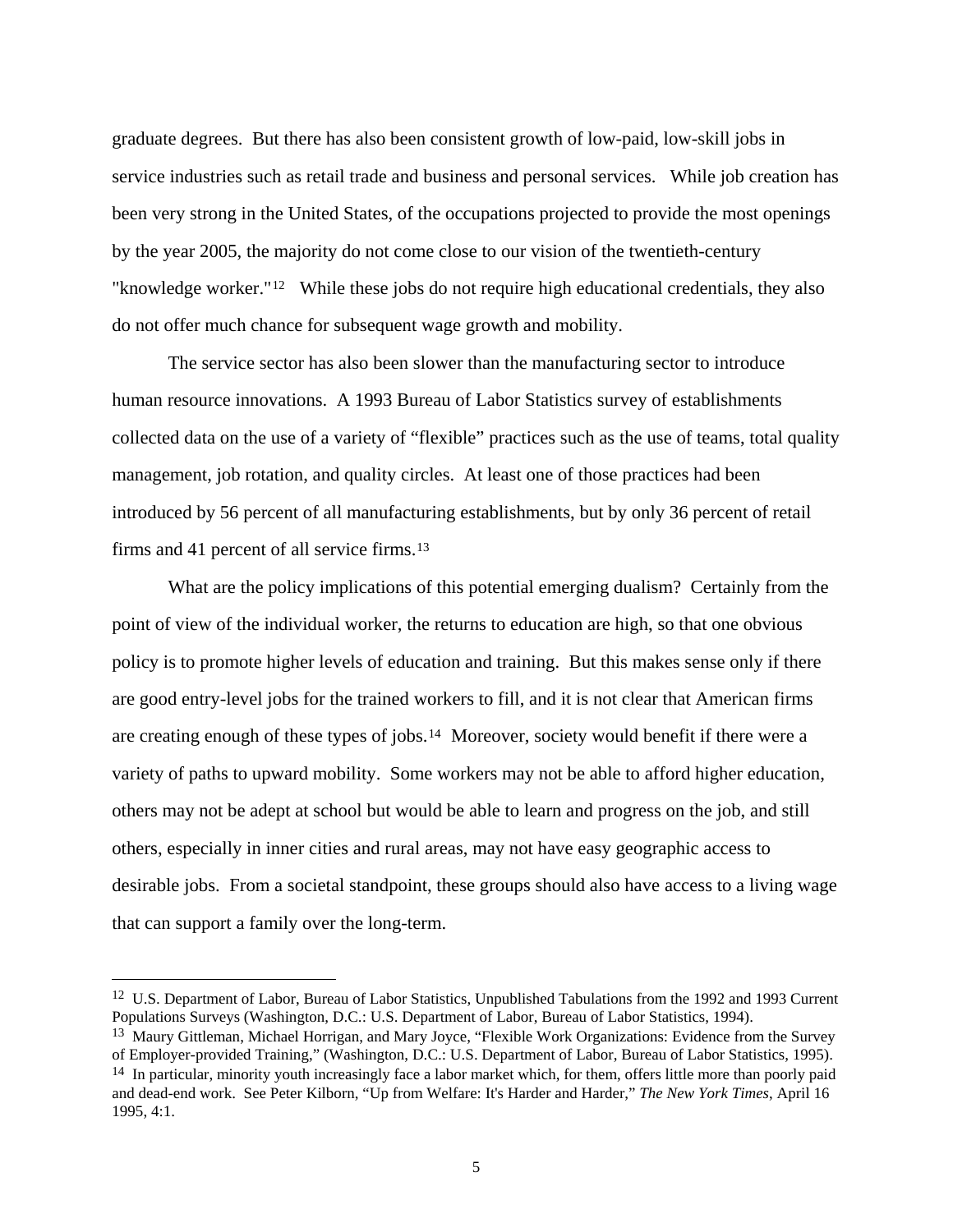Thus, policy makers may need to consider a demand-side policy aimed at promoting service jobs which do provide income growth and mobility for workers without a college education -- similar to the type of employment that parts of the manufacturing sector appears to have been able to provide in the past. But public policies designed to create better jobs in the service sector are difficult to implement. Job creation for social purposes which is not in the interest of employers is not likely to succeed.

 Changes in the economy and global markets may offer a solution to this dilemma. In the face of stiff international competition, business leaders and academics have argued that companies must fundamentally alter the way they organize the process of work and production.[15](#page-6-0) A variety of new managerial and organizational principles has been developed, which attempt to create a viable system of industrial organization that consistently yields higher productivity and profits.

 The "high performance" model is characterized by flexible work structures and streamlined production systems. Under this ideal model, job quality rises and even entry-level jobs offer good wages, autonomy, and skill development.[16](#page-6-1) This is because the model relies on human resource strategies to create high levels of motivation, as well as mechanisms that channel employee involvement into performance gains.[17](#page-6-2) These strategies include participative management, self-directed teams, job rotation, and more sophisticated employee incentives.

<span id="page-6-0"></span><sup>15</sup> Robert H. Hays and William J. Abernathy, "Managing Our Way to Economic Decline," *Harvard Business Review,* (July-August 1980); Michael J. Piore and Charles F. Sabel, *The Second Industrial Divide* (New York: Basic Books, 1984); Kochan and Osterman, *Mutual Gains Enterprise* (Boston, MA: Harvard Business School Press, 1994).

<span id="page-6-1"></span><sup>16</sup> See Michael L. Dertouzos, Richard K. Lester, and Robert M. Solow, *Made in America: Regaining the Competitive Edge* (Cambridge, MA: MIT Press, 1989); Edward E. Lawler, *High-involvement Management* (San Francisco, CA: Jossey-Bass, 1986); Levine and Tyson, "Participation, Productivity and Firm's Environment"; Kochan and Osterman, *Mutual Gains Enterprise*; James P. Womack, Daniel D. Jones, and Daniel Roos, *The Machine That Changed the World: The Story of Lean Production* (New York: Macmillan Publishing Company, 1990); and perhaps most visibly, the Secretary of Labor, Robert Reich, *The Work of Nations: Preparing Ourselves for 21st Century Capitalism* (New York: Knopf, 1991).

<span id="page-6-2"></span><sup>17</sup> Richard Walton, "From Control to Commitment in the Workplace," *Harvard Business Review* (March-April 1985): 77-84.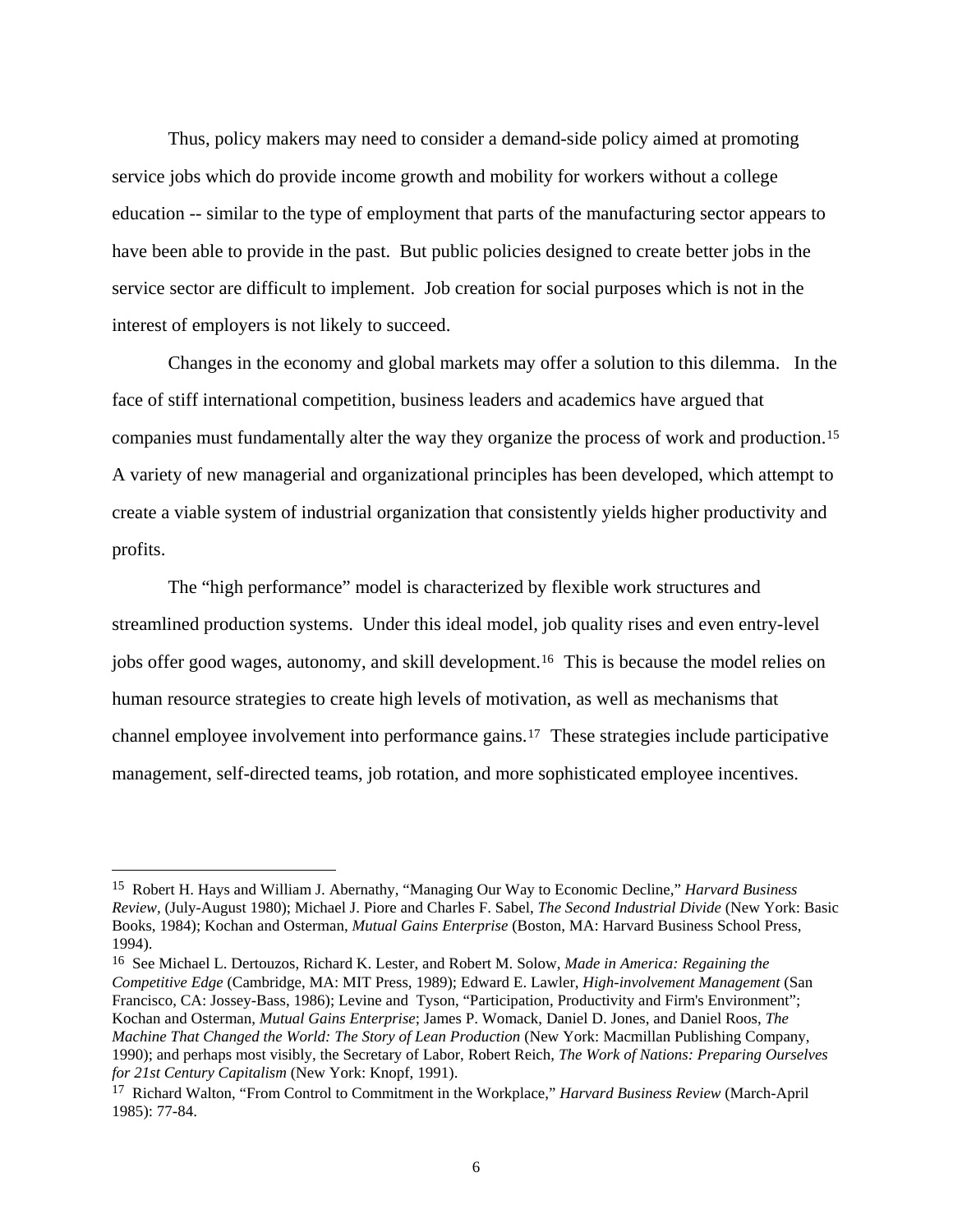Under this model, everyone wins. The firm's success depends on the skill and creativity of its workforce, and in return it provides high wages and job security.

Although there is some evidence that the high performance model is effective,<sup>[18](#page-7-0)</sup> there also appear to be efficient alternatives with much less desirable characteristics. These approaches emphasize cost-cutting, downsizing, and reliance on low-wage labor, and here, there is the clear possibility that job quality will suffer for significant numbers of workers.[19](#page-7-1) The "lean and mean" model frequently involves union avoidance, increased use of two-tiered work and wage structures, separation of an inner core of skilled workers from a periphery of cheaper part-time and temporary workers, subcontracting as a means of reducing the size and cost of core labor, and the surprising retention of some tenets of scientific management such as job fragmentation and deskilling for part of the work force.[20](#page-7-2)

 There is growing awareness of the potential conflict between these two roads to better performance and higher profits. As a result, policy makers have tried to devise means to promote the high performance model over the "lean and mean" model. But there is a third alternative that has received much less attention. It is possible that firms adopt many of the characteristics of the high performance model, without changing the quality of employment for entry-level workers. Even a widespread adoption of the "high road" model may have little effect on the social problems that advocates hope it will address, especially in the context of the steep decline in labor strength, the dismantling of protective labor legislation, and the low prevalence

<span id="page-7-0"></span><sup>18</sup> Kochan and Osterman, *Mutual Gains Enterprise;* Casey Ichniowski, Thomas A. Kochan, David Levine, Craig Olson, and George Strauss, "What Works at Work: Overview and Assessment," *Industrial Relations* 35, no. 3 (1996): 299-333.

<span id="page-7-1"></span><sup>19</sup> Jeffrey Pfeffer and James Baron, "Taking the Workers Back Out: Recent Trends in the Structuring of Employment," *Research in Organizational Behavior* 10 (1988): 257-303; Bennett Harrison, *Lean and Mean: The Changing Landscape of Corporate Power in the Age of Flexibility* (New York: Basic Books, 1994); Robert Hyman, "Flexible Specialization: Miracle or Myth?," in *New Technology and Industrial Relations*, ed. Robert Hyman and William Streeck (Oxford: Basil Blackwell, 1988), 48-60; Stephen Cohen and John Zysman, *Manufacturing Matters: The Myth of the Post-industrial Economy* (New York: Basic Books, 1987).

<span id="page-7-2"></span><sup>20</sup> Glenna Colclough and Charles M. Tolbert, *Work in the Fast Lane: Flexibility, Divisions of Labor, and Inequality in High-tech Industries* (New York: SUNY, 1992).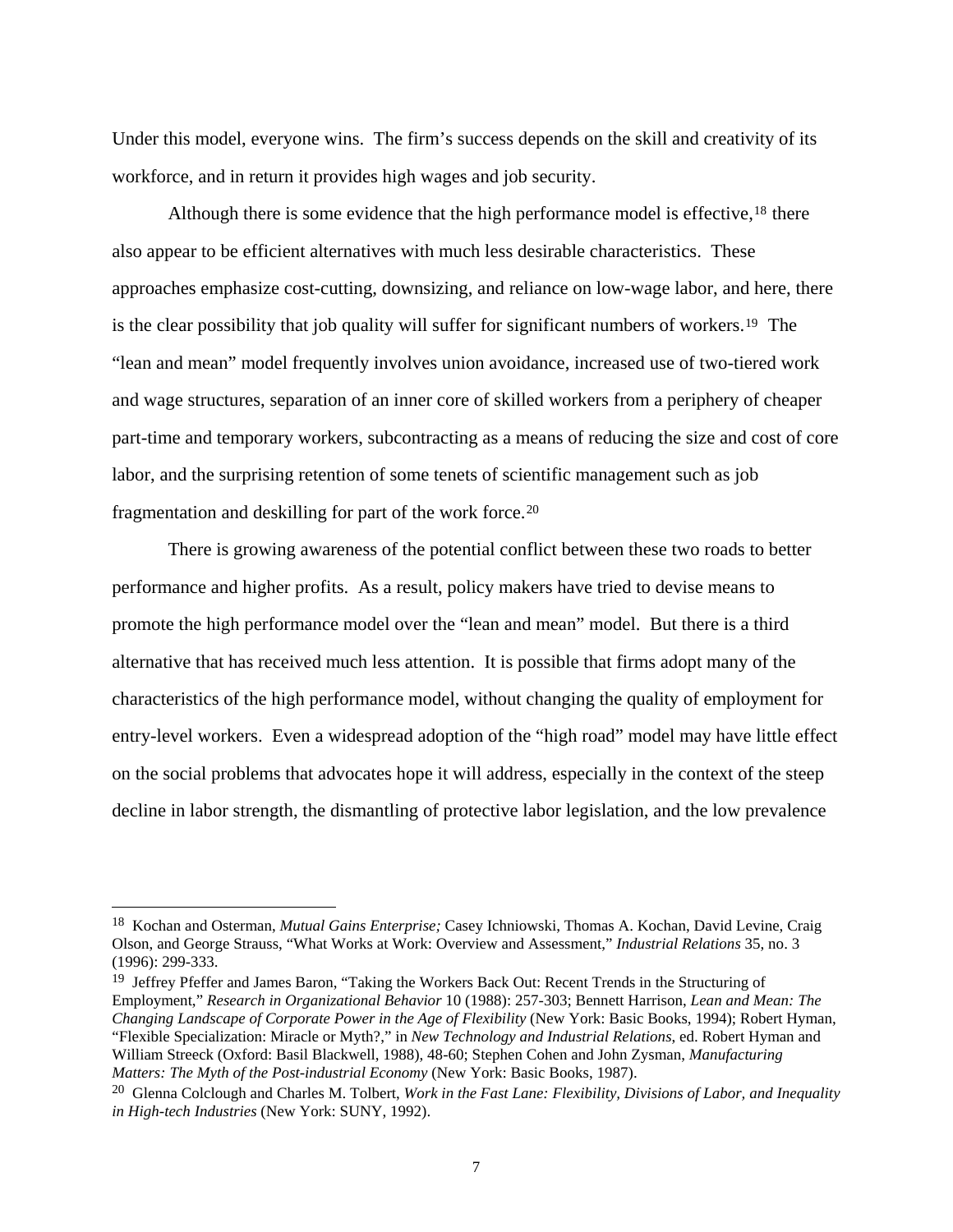of unionization in the service sector. It is this possibility, that the high road may ultimately not benefit workers and job quality, that is the motivation for our study.

## **III. Background on the Retail Industry**

 Any attempt to study the service sector must recognize the enormous amount of variation in the industries and occupations which it comprises. Service industries range from commodity brokerages, through engineering and accounting, to automotive repair, and the ubiquitous eating and drinking places. The way that firms are organized also varies considerably. Large and diversified companies with strong internal labor markets coexist alongside small niche firms with a high proportion of contingent workers, resulting in vastly different wages and working conditions.[21](#page-8-0) Despite this diversity, there is growing concern about the future of the American middle class. This is because if we look at the occupations projected to generate the most job openings by the year 2005, it is low-wage jobs that predominate. The top ten occupations are, in order, retail salespersons, registered nurses, cashiers, general office clerks, truck drivers, waiters and waitresses, nursing aides, orderlies, and attendants, janitors and cleaners, food preparation workers, and systems analysts.[22](#page-8-1)

 An important feature of this list is that four of the occupations fall into the retail trade sector. This should come as no surprise, since the sector employed 17.9 percent of all American workers in 1994, and this percentage is not expected to decline in the future.<sup>[23](#page-8-2)</sup> In addition to the force of sheer numbers, the industry holds several advantages for our research.

<span id="page-8-0"></span><sup>&</sup>lt;sup>21</sup> For example, in 1993, kitchen and food preparation workers had \$165 in median weekly earnings, while lawyers made \$1,131 in median weekly earnings. U.S. Department of Labor, "Unpublished Tabulations."

<span id="page-8-1"></span><sup>22</sup> U.S. Department of Labor, Bureau of Labor Statistics, *The American Workforce: 1992-2005* (Washington, D.C.: U.S. Department of Labor, Bureau of Labor Statistics, 1994). This list may surprise readers who have heard of the explosion in computer programmers and professional consultants. But even though these types of occupations are experiencing the fastest growth *rates*, their initial slice of the employment pie is so small that they can contribute only a relatively small number of new jobs to the economy. See Thomas Bailey, "Jobs of the Future and the Education They Will Require: Evidence from Occupational Forecasts," *Educational Researcher* 20, no. 2 (1991): 11-20, for an extended discussion of this issue.

<span id="page-8-2"></span><sup>23</sup> James C. Franklin, "Industry Output and Employment," *Monthly Labor Review* (November 1993): 41-57. The retail trade classification includes industries such as department and apparel stores, car dealers and gasoline stations,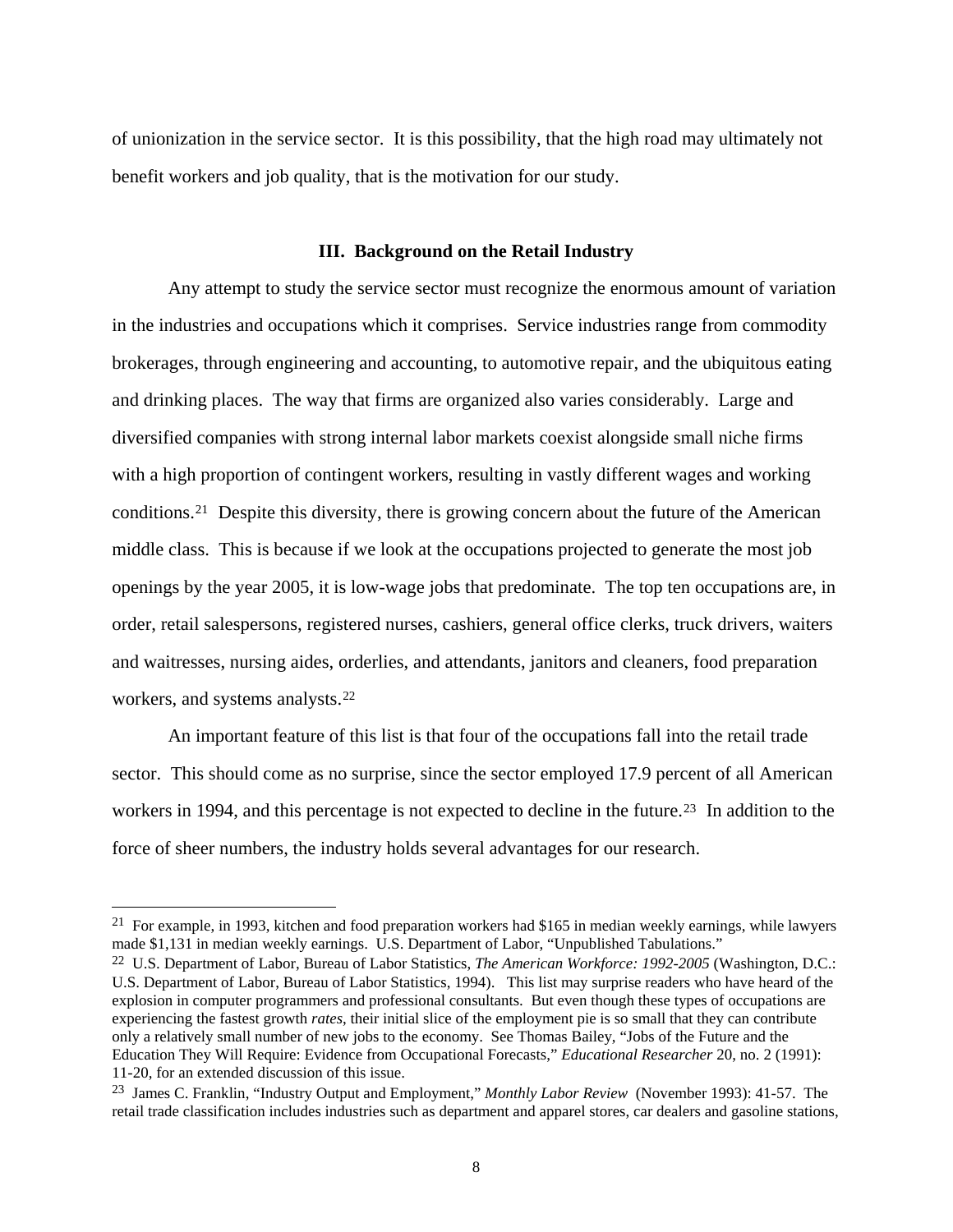First, retail trade is clearly a major destination for entry-level workers without a college education, the population of most concern in current policy discussions. The percentage of employees aged 16-24 is often more than twice the national average, with a high of 44 percent in eating and drinking places. Second, job quality has traditionally been a problem in this sector. Real wages for retail trade declined from 91 percent to 62 percent of the national average between 1948 and 1992. Health care coverage tends to be minimal, and the ratio of skilled to non-skilled workers is dismal.<sup>[24](#page-9-0)</sup> Turnover is endemic and the percent of part-time workers is extremely high. In fact, much of the economy-wide growth in part-time work occurred in these industries, and in recent years, the bulk of it has been involuntary.[25](#page-9-1)

 Third and most important, the industry experienced a marked rise in competition over the last two decades. Specialty stores entered the industry in the 1970s and have been extremely successful, by focusing only on specific products and quickly adopting new inventory technology. The rise of discount stores in the 1980s has been even more striking: in 1992, Wal-Mart single-handedly generated \$67.5 billion in sales, roughly 12 percent of the industry total.<sup>[26](#page-9-2)</sup> A parallel development was the maturation of the consumer market at the same time that consumer tastes shifted toward a more conservative emphasis on price and value. The result is that retail firms are now competing for shares of a stagnant, overstored market in which price has come to dominate. Attempts to increase sales are now focused on cost reduction, which has driven the industry-wide move toward consolidation and centralization: in 1991 ten companies

grocery, drug, and hardware stores, and "Eating and Drinking Places," which comprises restaurants and fast-food chains.

<span id="page-9-0"></span><sup>24</sup> Wage growth figures are from U.S. Commerce Department, Bureau of Economic Analysis, *National Income and Product Accounts of the United States*, vols. 1 and 2 (Washington, D.C.: U.S. Government Printing Office, 1993), tables 6.6a,b, and c; all others from U.S. Department of Labor, Unpublished Tabulations.

<span id="page-9-1"></span><sup>25</sup> Chris Tilly, *Short Hours, Short Shrift: Causes and Consequences of Part-time Work* (Washington, D.C.: Economic Policy Institute, 1990).

<span id="page-9-2"></span><sup>&</sup>lt;sup>26</sup> It is estimated that over the next decade, the top ten discount chains will control 90 percent, and the top ten specialty retailers 40 percent, of their respective markets. See Kathryn Petros and Ross Petros, *Job '94* (New York: Simon and Schuster, 1994).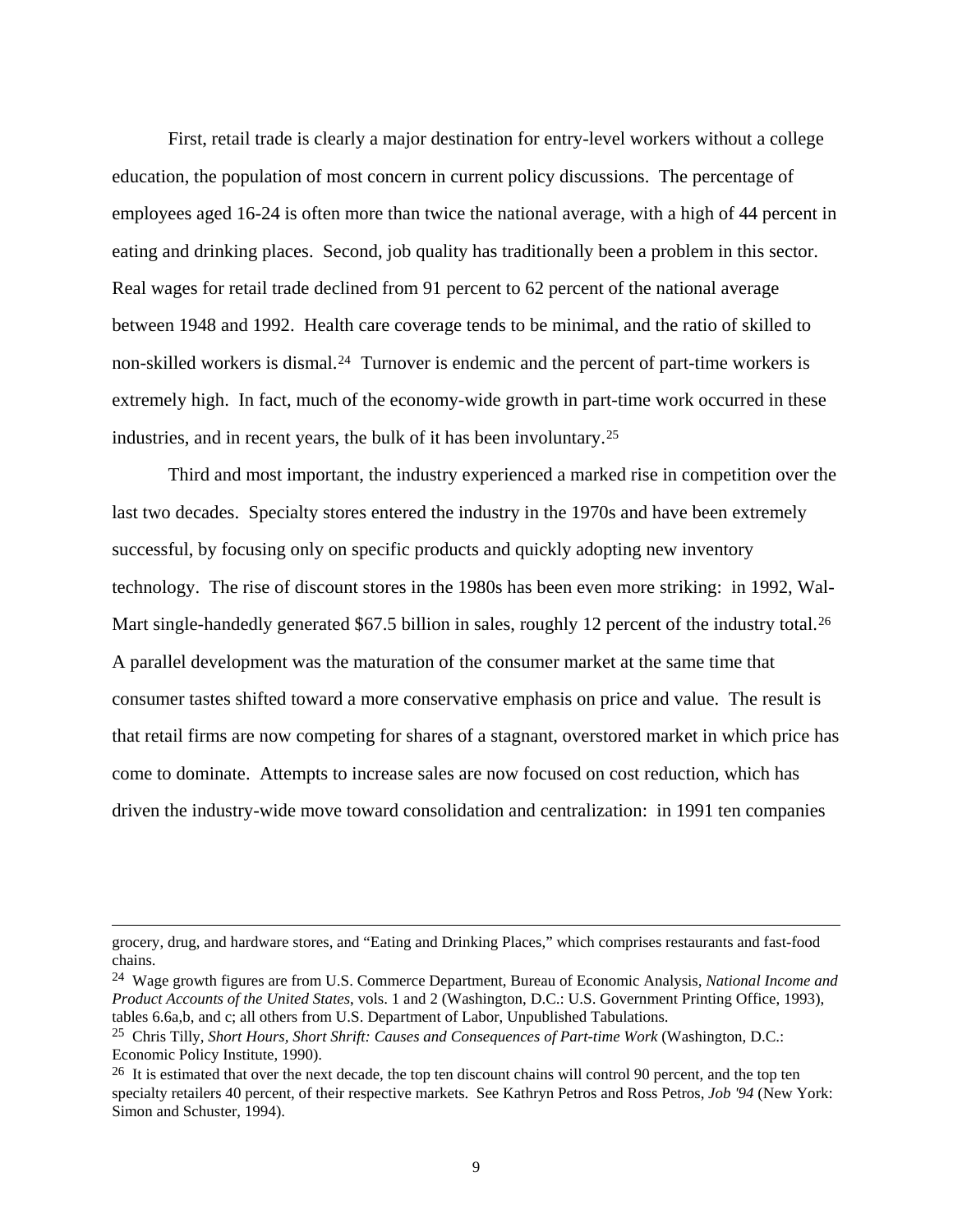controlled 34 percent of the retail market, and that percentage is projected to rise to 56 percent by the year 2000.[27](#page-10-0)

 At the firm level, retail firms are experimenting with a range of innovations in how they organize the workplace and in how they manage the link between buying, distribution, and sales. The common goal behind such practices is to move the industry toward more flexible and lean business practices. In the process, demand for efficient retail workers with good skills is potentially created. These observations suggest that there is indeed a "high road" option in traditionally low-wage service industries. The problem, however, is that employers often see economic forces as militating against human resource innovations. The downsizing and outsourcing that many employers believe to be essential to their survival are also inimical to innovations which depend on employee involvement and commitment to the firm. Thus, on the one hand, many believe that the move toward innovative work structures holds the promise of good jobs, and even if such structures are still quite rare, they represent a clear target for public policy. On the other hand, cost-oriented business strategies hold the threat of bad jobs; and the problem here is that such strategies may in fact be more prevalent.

# **IV. Case Studies**

 During 1994 and 1995, we conducted case studies of six retail firms which have implemented a variety of production and workplace reforms. Our objective in choosing the sites was to examine a range of retail firms serving different markets. Our research consisted of interviews with human resource personnel, managers, and front-line workers, as well as observation of the actual work structures. The fieldwork traced the characteristics of the reforms being used, the reasons for their introduction, the history of their development, problems encountered, the reactions of workers, and the effects on performance and job quality. We also

<span id="page-10-0"></span><sup>&</sup>lt;sup>27</sup> Kurt Salmon Associates, "Supplier to Retailer: Streamlining the Inventory Pipeline: The Latest Trends and Successful Practices in Quick Response for Retailers and Their Suppliers" (Paper presented at the Annual Meeting of the National Retail Federation, New York, 14 January 1992).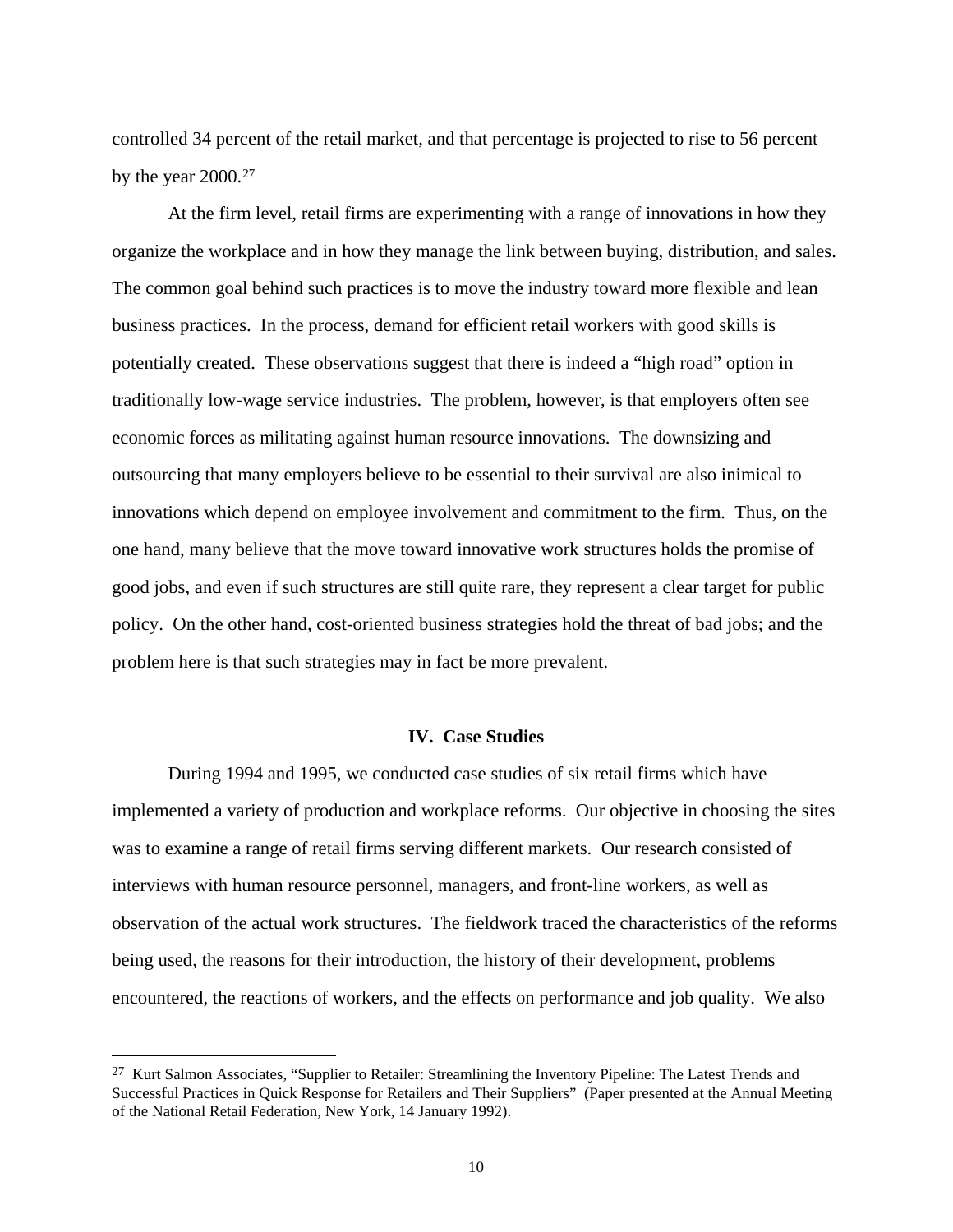conducted background research, drawing on industry publications and business media. We were able to gather some limited information on wages and performance data. A brief description of the firms follows.[28](#page-11-0)

 *Better Burgers Corporation*. Better Burgers is a major national fast food service company. To many, fast food chains such as Better Burgers epitomize the efficient, low-wage employer. The company recently responded to heightened competition both with significant price cuts and by developing a total quality management program. This program follows a current industry trend by focusing on quality service and giving greater responsibility to entrylevel workers. Traditionally, Better Burgers prescribed most interactions between customers and crew members, but under the new Quality Service program, workers have more discretion to respond to customer requests and complaints. One of our main questions is whether this innovation, the "empowerment" of crew members, has translated into any changes in wages, benefits, and promotion opportunities.

 *The Home Depot.* As the largest home improvement and building supply company in the United States, Home Depot is one of the most profitable companies in the industry, with an 8 percent market share and roughly 100,000 employees. Its success is based on two strategies: everyday low pricing and an innovative warehouse format to keep overhead low, and the provision of comprehensive service. In most stores that emphasize price, the sales staff is primarily engaged in stocking shelves and helping customers locate products. At Home Depot, clients can expect to get detailed instruction and advice concerning their building, renovation, and hardware needs. This requires a higher level of knowledge than is typical of a retail sales worker. Management considers the sales associates in each department as a team, with wide discretion over department operation. Associates also receive above average pay for this retail

<span id="page-11-0"></span><sup>&</sup>lt;sup>28</sup> We use fictional names for two of the firms, Better Burgers Corporation and Red Shoes Corporation.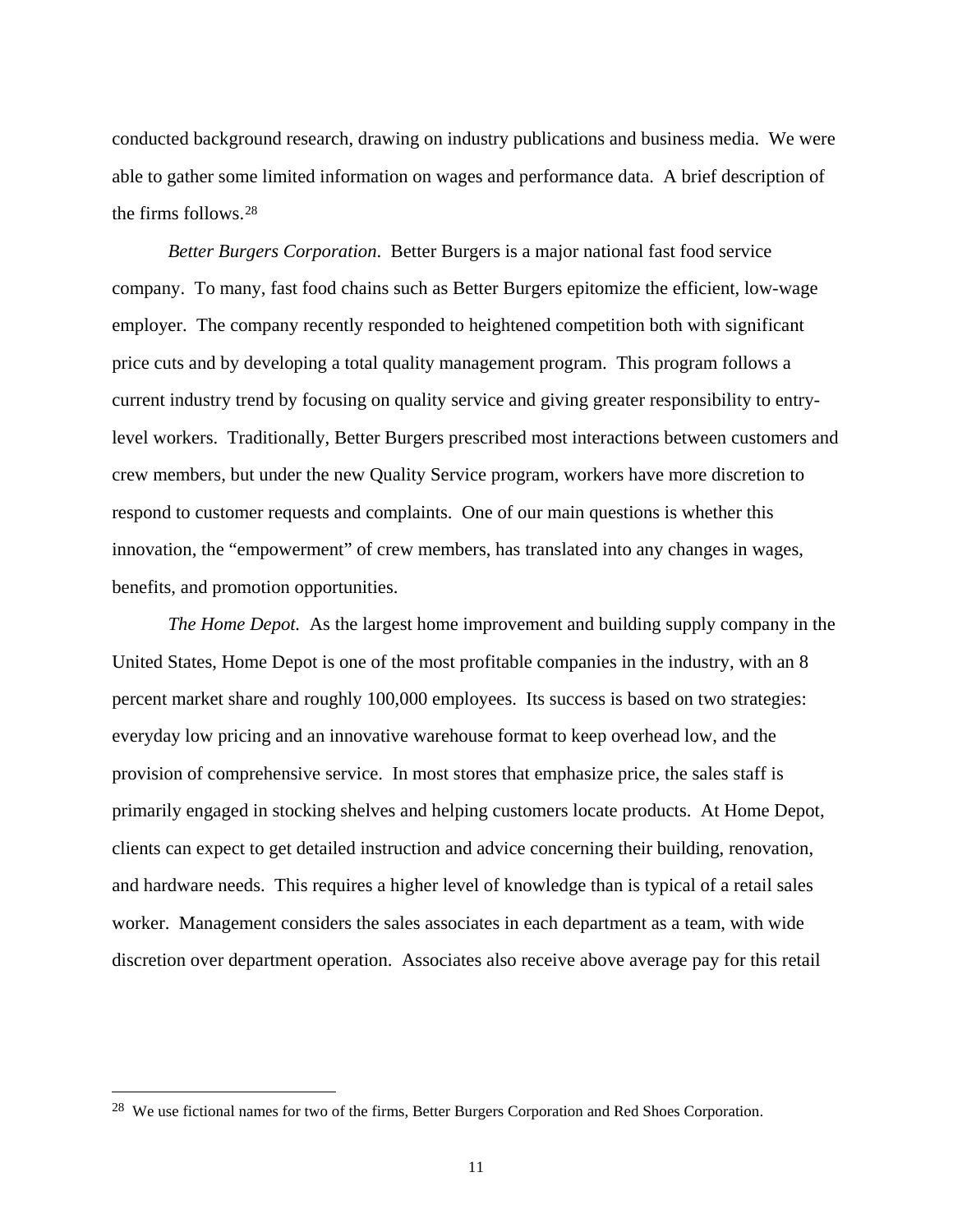segment.[29](#page-12-0) Home Depot thus affords us a close look at what might be considered the "high road" of firm restructuring in the services.

*Red Shoes Corporation*. Red Shoes is a small, fast-growing, and very successful shoe company in an intensely competitive industry. The company targets the middle to upper level of the market, and has established its niche with strong name recognition and cutting-edge styles at moderate prices. The company markets its shoes both through department stores as well as its own stores. It reduces costs by relying exclusively on low-cost manufacturers in Brazil. Unlike many of its competitors, Red Shoes has tried to build its business using a full-time, low turnover staff, and recent reforms in company training for sales associates have stressed the need to provide quality service to the customer.

*Federated Department Stores.* With its recent acquisition of Macy's, Federated is now the largest company in the department store industry; it consists of eight separate chains, known as divisions, including Bloomingdale's, Stern's, Burdine's and A&S. Following its highly publicized bankruptcy filing at the end of the 1980s, the company reformed its merchandising strategy on the one hand, and its customer servicing strategy on the other. The merchandising reforms attempted to implement a team-based buying structure, in the aim of balancing centralized buying control and regional autonomy in product and volume selection. The company also started a general drive toward greater quality service in its retail divisions. We focus on two of these, Bloomingdale's and Stern's, both of which have recently implemented changes in the workplace. But the nature and depth of these changes differs, in part because of the clientele which each store serves -- Bloomingdale's the high end, and Stern's the middle to lower end. This stratification is mirrored in how each store has changed the roles of sales workers and managers, and thus affords us a look at two divergent paths to human resource innovation.

<span id="page-12-0"></span><sup>&</sup>lt;sup>29</sup> In the retail trade industry, sales workers are now called "sales associates," and we adopt this terminology throughout.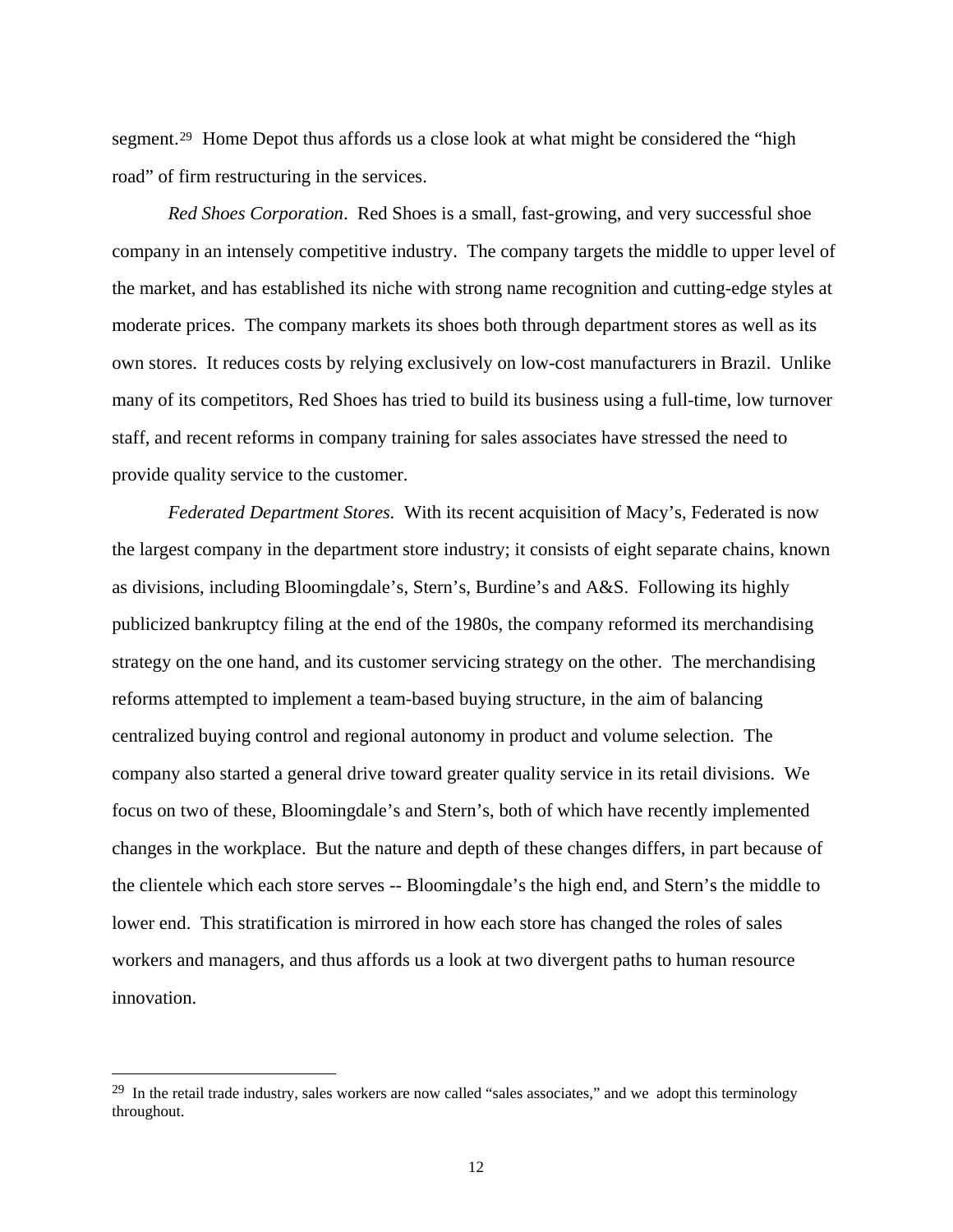Taken together, these firms provide us with considerable variation in business strategies, competitive environment, and the quality of entry-level, non-managerial jobs. In what follows, we draw on the case studies to examine, first, the nature and range of firm restructuring in the retail industry, and second, the effect of these strategies on several dimensions of job quality.

#### **V. Firm Restructuring in Retail**

 Over the last several decades, a variety of new approaches to retailing have begun to offer alternative methods for enhancing productivity, profits, and human resource management. In its most general sense, retailing can be seen as the combination of two functions, buying (or merchandising) and selling. There is an important cluster of innovations in each of these broad functions.

#### **A. Merchandising**

 Merchandising -- the selection and buying of products from manufacturers -- is less visible to the public than selling, but it is fundamental to the success of the retail operation. Hot items need very little selling and the best sales techniques cannot sell something that no one wants. For example, well-planned buying can result in significant savings based on volume discount, and the largest purchasers such as Wal-Mart have substantial market power. By contrast, inefficient merchandising can have a fundamental effect on cost and productivity: economies of scale are not tapped; items that do not sell quickly must be marked down, reducing the retailer's margin; and retailers lose sales when they run out of popular items. Ideally, retailers would like to have small shipments arriving more or less continuously. The goal here is just-in-time inventory and delivery, in the equivalent of just-in-time production.

 But in order to make this type of Quick Response system work, new relationships with suppliers, or vendors, are required. Rather than just taking the lowest price from any number of suppliers, retailers are creating tighter and more permanent relationships with a small group of vendors. This leads to greater economies of scale, less overhead, and more efficient delivery.

13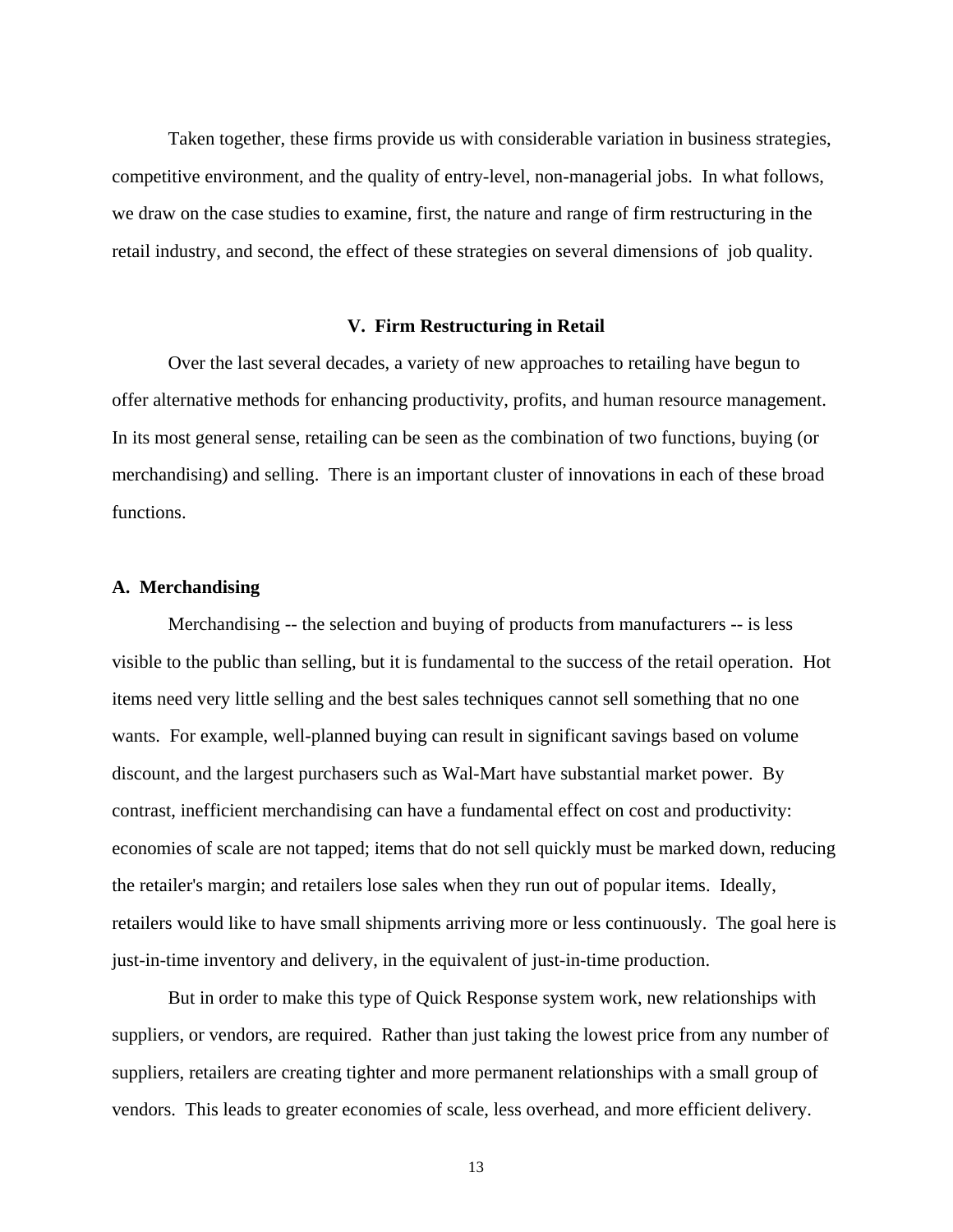This is the root of the so-called vendor intensification strategy that is rapidly spreading in the industry, and retailers are hopeful that it can increase productivity.[30](#page-14-0) Technology is critical to this strategy. Electronic Data Interchange (EDI) and terminals which read bar codes are used to link purchases and inventory, so that replenishment occurs in real time.<sup>[31](#page-14-1)</sup> Nevertheless, although vendor intensification is now widely accepted, a definitive measure of its effectiveness is not yet available. Perhaps the most convincing evidence comes from the immensely successful Wal-Mart, which has redefined retailing as "moving" goods rather than "selling" them, by working with its suppliers to reduce the time between order and delivery.<sup>[32](#page-14-2)</sup>

 Our case studies exhibit a range of these new approaches. Probably the best illustration is Red Shoes, whose niche -- high fashion shoes at moderate prices -- depends on a very lean retail structure. Roughly 60 percent of the company's revenue comes from wholesaling to department stores, resulting in very low retail overhead. The company also buys directly from 25 manufacturers in Brazil, thus gaining access to vertically integrated factories with skilled, low-wage workers and quality raw materials. These plants are devoted exclusively to supplying Red Shoes and implement production changes very quickly, which is critical to the company's market strategy.

 Home Depot has constructed a more unique model, which is considered a major innovation in the retail sector. The company's success depends on its highly competitive "everyday low pricing" policy on name-brand products. This policy is maintained by buying directly from a limited group of manufacturers, which are then linked directly to the stores via an EDI inventory system. The company further streamlined by adopting the lean, no-frills warehouse format for its stores, a structure which has rapidly spread to other industries. Last, Home Depot

<span id="page-14-0"></span><sup>30</sup> Nora Aufreiter, Nancy Karch, and Christiana Shi, "The Engine of Success in Retailing," *The McKinsey Quarterly* 3 (1993): 101-116.

<span id="page-14-1"></span><sup>31</sup> Gary Robins, "Productivity: A Look at Technology ROI," *Stores* (October 1992): 48-52.

<span id="page-14-2"></span><sup>&</sup>lt;sup>32</sup> Another example comes from the success of specialty stores, which were the first to capitalize on the recent technological innovations.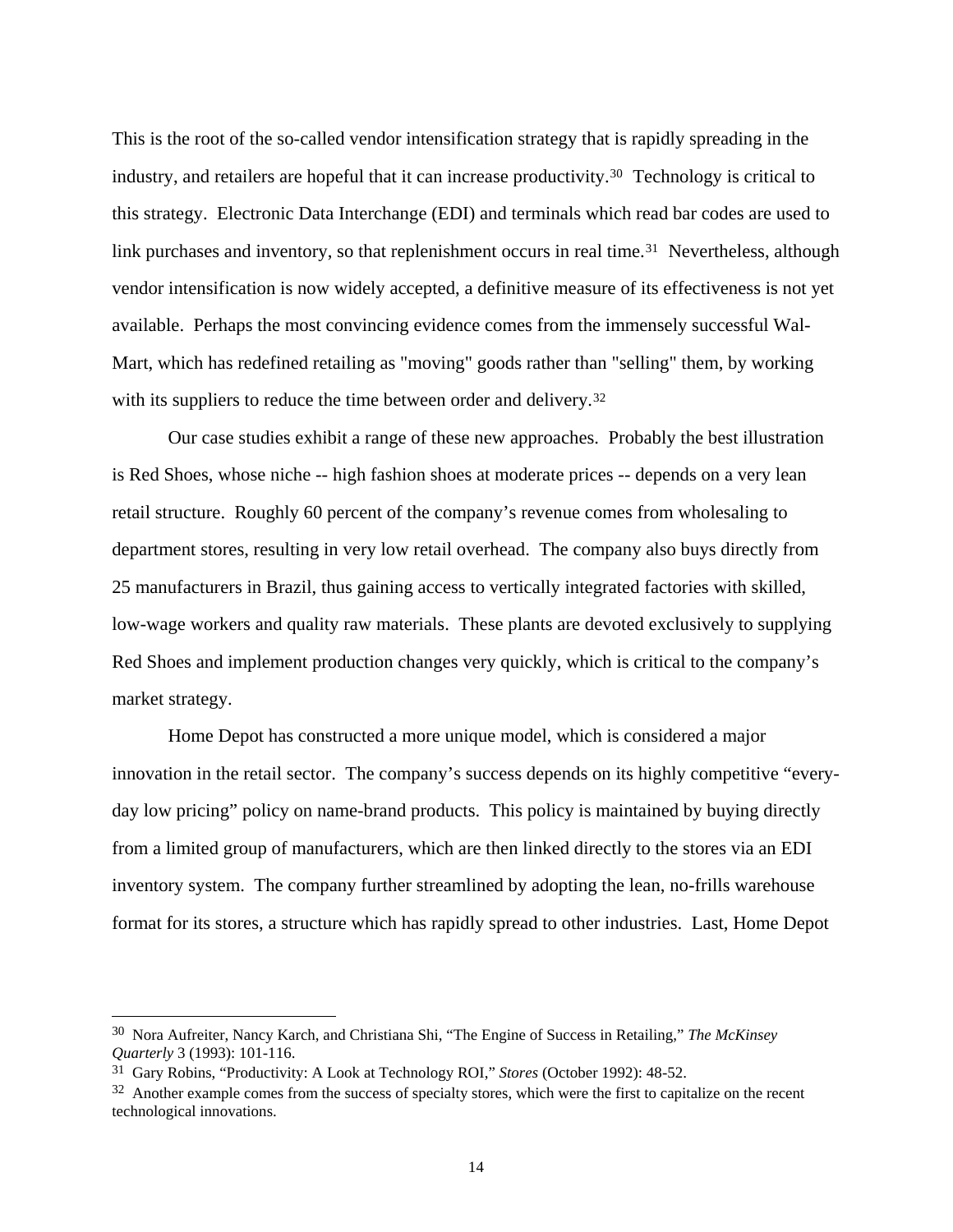contracts to 2,300 independent authorized installers, thus offering a full range of service without adding to the company's core costs.

 Technology is clearly key here. Stern's EDI system and automated terminals have resulted in significant reduction in paper work and manual pricing and reordering. Red Shoes is also introducing a fully automated vendor system, to allow for immediate replenishment of inventory from its Brazilian manufacturers. Bloomingdale's is the one case which has not yet converted to an EDI-driven system, and both managers and sales workers repeatedly stated that this was a major impediment. The department store is unique because it has always relied on long-standing and close relationships with a small number of high quality manufacturers, such as Ralph Lauren and Calvin Klein; but the prevailing trend in the industry is clearly putting pressure on Bloomingdale's to automate.

 Especially as companies expand, however, merchandising exhibits several tensions. Large chains can use centralized purchasing to get lower prices from suppliers. At the same time, however, centralized buyers may not be in touch with local markets, thereby leading to inefficient ordering. Home Depot is currently faced with this tension. When the company went national, stores on the West Coast complained that centralized buying was not meeting West Coast tastes. The resulting decentralization of buying, however, is now proving problematic. A regional buying infrastructure is created each time stores open in a different part of the country, so that 90 percent of the buying is being done at the local level. Home Depot is therefore in the process of creating a semi-centralized buying structure.

 Federated is also engaged in an on-going attempt to strike this type of balance. In the past, buying at Federated was done separately by each of the individual department stores. The result was no uniformity in the buying structure, and significant economies of scale were not being tapped. During its reorganization in the early 1990s, Federated introduced a "team" buying system in which 70 percent of the purchasing and product selection was made by a centralized team. The team consisted of representatives from all of the regional markets and coexisted with the buying systems already in place. However, this structure proved cumbersome

15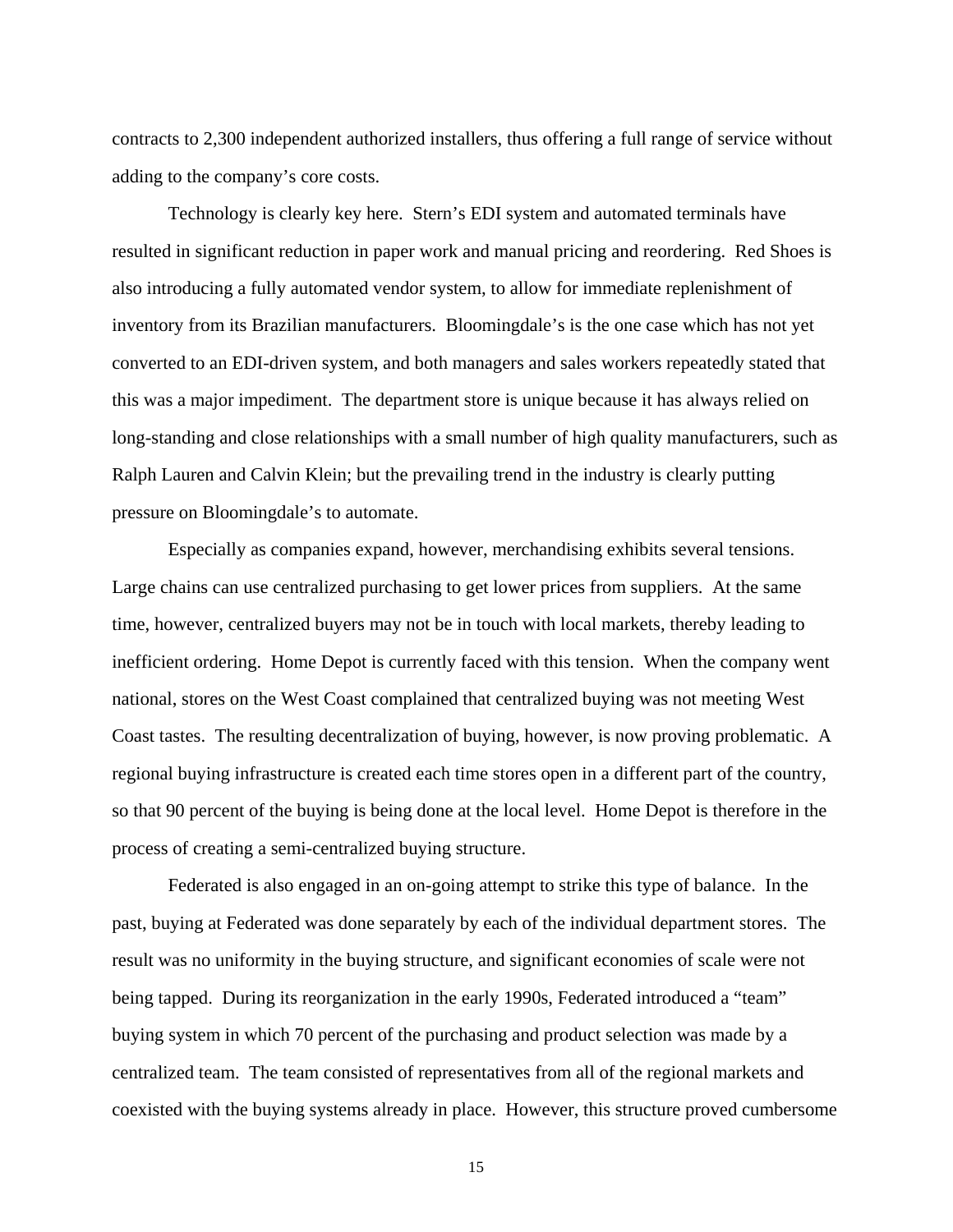and wasteful: buyers from Atlanta did not have to be involved with decisions relating to Chicago.[33](#page-16-0) In addition, during the three years of the team structure, sales were flat and buyer productivity did not increase. Federated is in the process of streamlining the system, in order to reduce duplication of effort and bureaucracy. Overall purchasing is now centralized with only minimal input from the regions, but decisions about volume and marketing are completely left to the regions.

# **B. Selling**

 $\overline{a}$ 

 As outlined above, intensified competition in the retail industry has resulted in a pricedriven market in which there is very little room for maneuvering. Retailers have therefore shifted to an emphasis on quality service, in an attempt to differentiate themselves in the market. The dominant dictum in the industry is that managers are experimenting with a range of reforms in order to improve service quality.[34](#page-16-1) To varying degrees, these reforms aim for some of the hallmarks of high performance systems, and the industry abounds with talk of "putting the customer first," greater employee involvement, streamlining the service process, and total quality management.

 Programs along these lines exist at all of our case study companies, although there is considerable variation in their depth and scope. Home Depot offers perhaps the closest approximation to a high performance workplace. A cornerstone of the company's market strategy is the use of experienced, skilled sales workers who give in-depth advice on home improvement and repair projects. Close to 50 percent of the staff's interaction with customers consists of in-depth consultation and advice, which is highly unusual in a retail setting. Store departments are decentralized, and managers and their staff work in a loose team structure of

<span id="page-16-0"></span><sup>&</sup>lt;sup>33</sup> This is a risk of the team paradigm that is often neglected by advocates.

<span id="page-16-1"></span><sup>34</sup> Ron Zemke and Dick Schlaaf, *The Service Edge: 101 Companies That Profit from Customer Care* (New York: New American Library, 1989).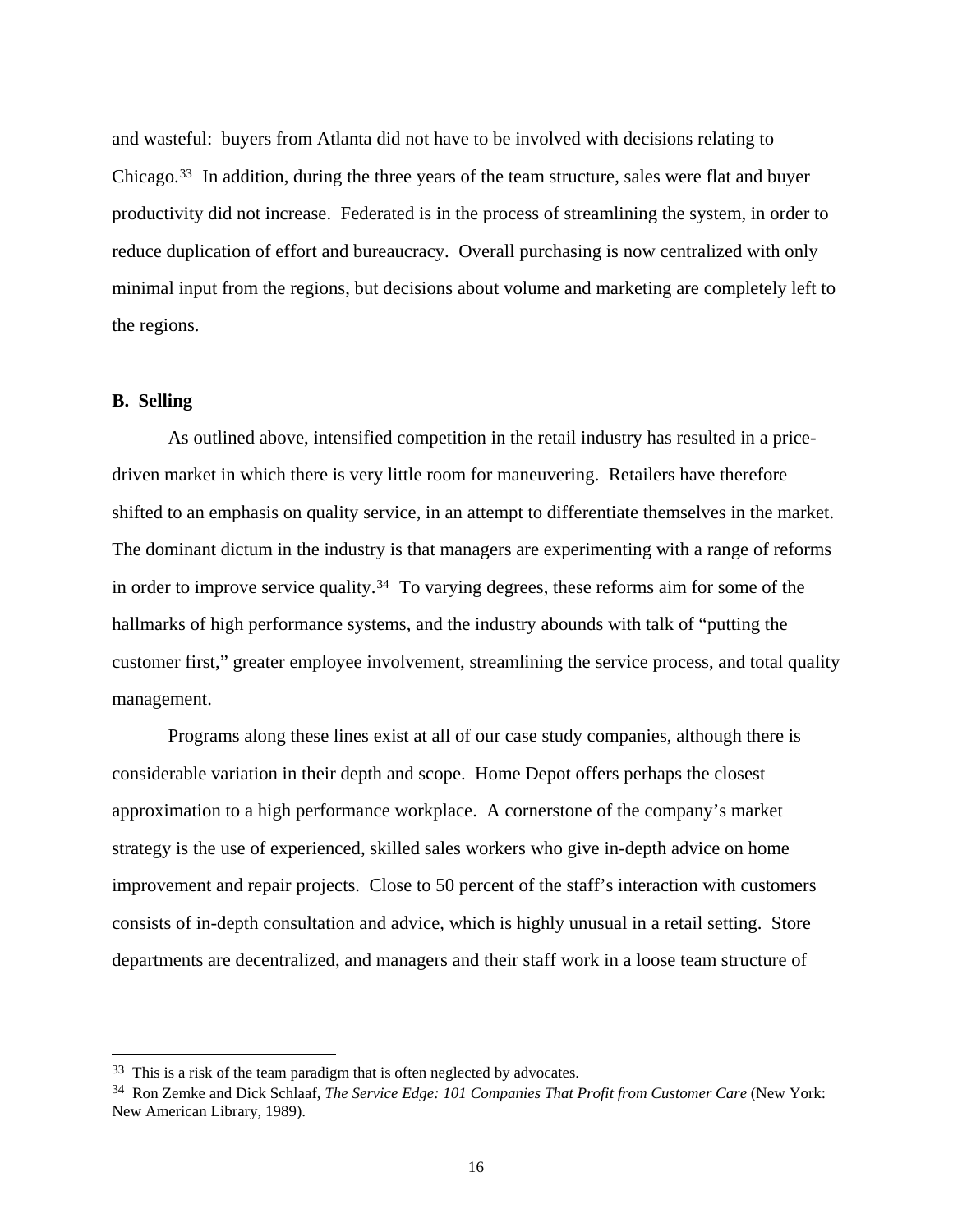"partners" that allows some decision-making by sales workers. For example, hourly sales workers can place an order as high as \$17,000 without approval.

 Better Burgers constitutes a very different setting. In the past, the company had competed largely on the basis of price, designing a rigid work system in order to produce uniform products as fast as possible. The workplace was highly streamlined and rationalized. Tasks at the 25 food-preparation stations were timed, and at the counter, workers were required to follow a regimented script for greeting customers. The recent emergence of low-cost competitors, however, has forced Better Burgers to shift toward an emphasis on quality service. The Quality Service program, introduced in 1992 and now in place at roughly half of the company's restaurants, attempts to relax some of the extreme workplace rigidity. Front-line crew members are given more discretion in responding to individual customer needs and complaints. For example, crew members can now greet customers in a variety of ways and can replace damaged or spilled items without permission from a supervisor. Employee input is encouraged through team meetings, and periodic customer and employee surveys have become standard.

 Our study of Bloomingdale's and Stern's yields a very interesting comparison. The two stores target very different customer populations: Bloomingdale's is aimed at high-income customers, while Stern's is aimed at the middle to lower-middle class. Recent reforms mirror this stratification. In the past, Bloomingdale's relied on its reputation for exclusive products in order to compete. Because most of these products are now universally available, the company has had to shift toward competing on the basis of offering exceptional service. The new "clientelling" program is an explicit attempt to forge enduring, customized relationships between individual sales associates and customers. Under the program, associates keep lists of customers and their buying habits, and interact with them one-on-one, informing them of sales, new products, and arranging for purchases over the phone. This has led to a considerable extension of responsibility and independence for the sales associates. Bloomingdale's has also created a "specialized" sales associate position, which entails a higher skill and pay level and is held by

17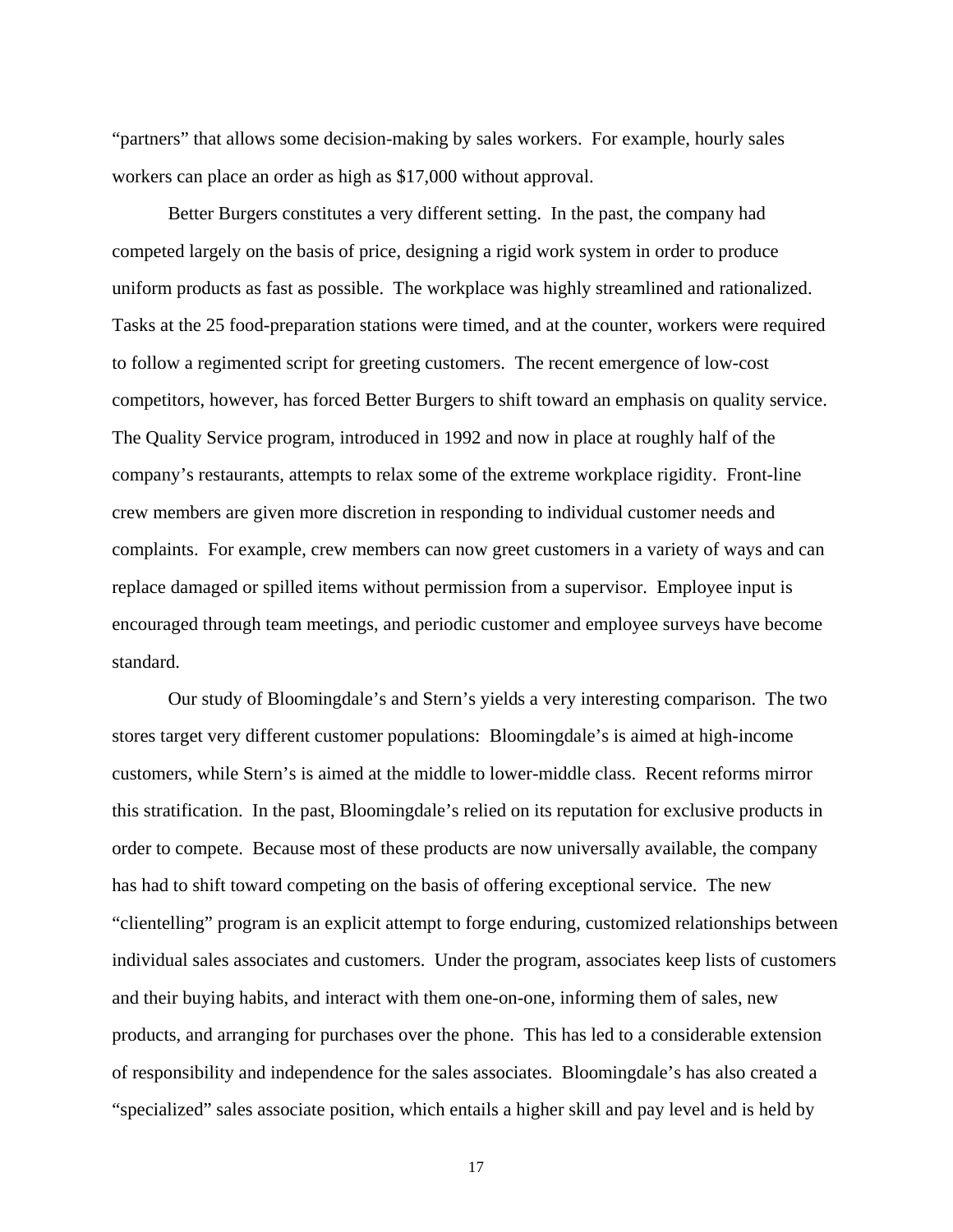roughly 10 percent of sales staff. The long-term goal is to have a majority of customer interactions at the store (45 percent) occur within the context of the clientelling program. In order to diffuse and maintain the culture of change, the company has instituted the equivalent of Quality Circles with its new customer service task forces.

 By contrast, Stern's competes more on the basis of price for mainstream products. The company's emphasis has been on streamlining the vendor delivery process and on pushing for greater productivity through the creation of tight productivity goals. Stern's has also begun to emphasize service quality, but actual "clientelling" is only done by a very small number of specialized sales associates in a few departments. While pushed to provide better service, the sales associates still work under strict guidelines.<sup>[35](#page-18-0)</sup> More than anything, it is managerial jobs which have changed. Marked downsizing and the introduction of technology have resulted in managers taking on many personnel tasks and spending more time on the sales floor.

 The general opinion of managers at all of the case studies is that their "soft" reforms have been successful, the usual implementation problems notwithstanding. While these companies have performed well during the period of human resource reforms, the causal link between those reforms and stronger performance is far from clear. The reforms have taken place alongside cost-cutting and changes in merchandising, which in some cases have been quite extensive. Red Shoes is the clearest case here. There has been some talk of a new emphasis on service quality, but in the main, the company's strong performance clearly stems from its very lean merchandising strategy.

 At Better Burgers, sales and customer satisfaction did increase at those restaurants which introduced the Quality Service program, but the timing of that increase also coincided with significant price-cuts. The company had raised prices 6 times during the 1980s, at the same time that small fast food stores were becoming increasingly competitive. The resulting declines in

<span id="page-18-0"></span><sup>&</sup>lt;sup>35</sup> For example, when a new customer arrives, sales workers must make eye contact within 30 seconds and greet the customer within two minutes. The stores are routinely "shopped" by undercover staff to ensure compliance with this rule.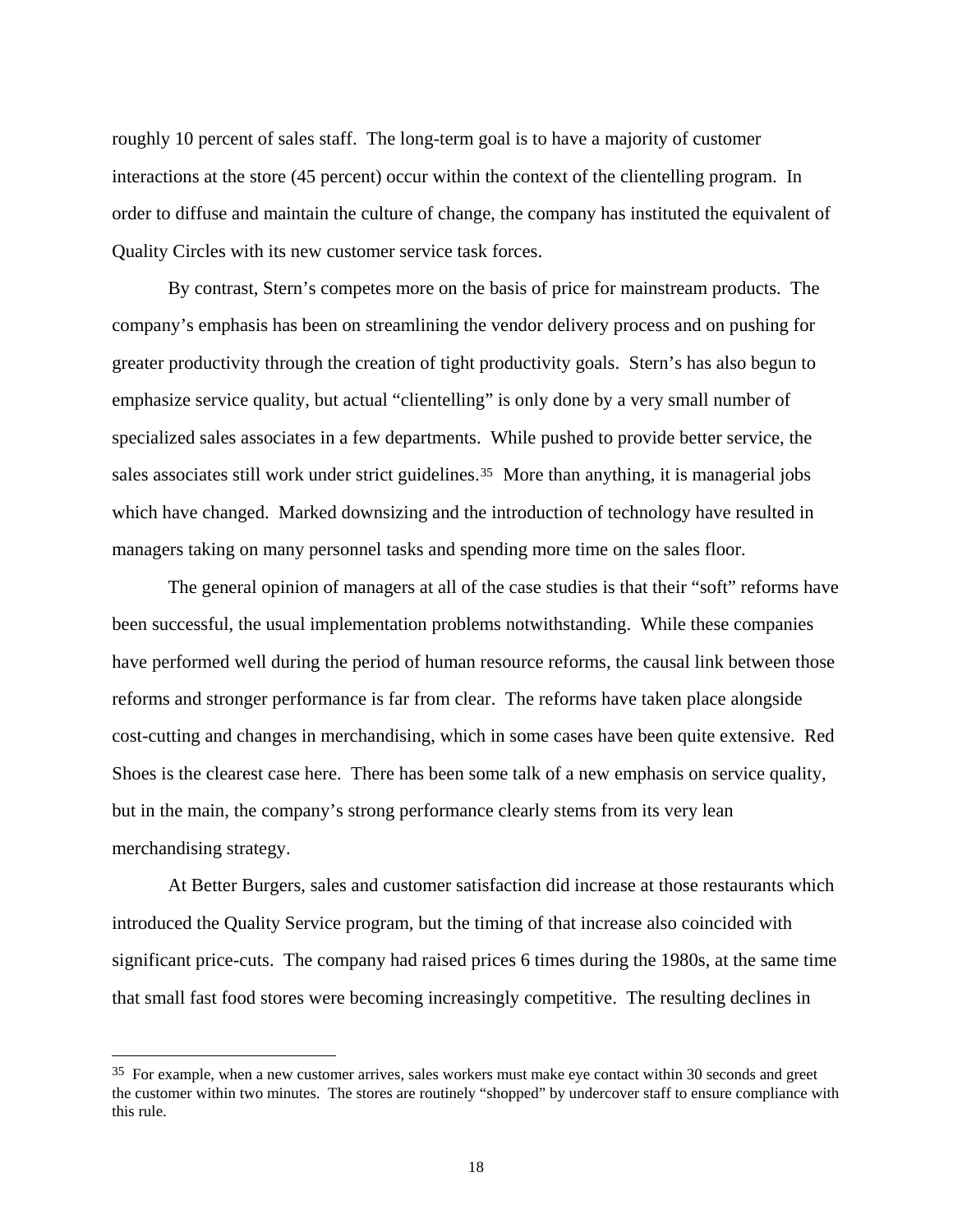Better Burgers market share, in some regions quite steep, gave rise to an advertised program of price reductions. Because the program translates into a price cut of 7-8 percent, on balance it has probably been a more important factor than the Quality Service program in the company's recent performance.

 Similarly, Home Depot depends on its merchandising strategy and no-frills warehouse format in order to maintain low prices. At Stern's and Red Shoes, a dominant and recurrent theme in our interviews was that new technology and vendor intensification have significantly changed the nature of work at all levels. Stern's in particular benefited from Federated's investment of over \$60 million in its centralized data processing system. In some cases, it may be that it is high growth and healthy profits that promote human resource innovations rather than the reverse. This may particularly be the case at Home Depot, which has had unprecedented growth rates, and the young Red Shoes, where strong expansion has opened up many advancement opportunities for sales associates, thereby giving them incentives to work hard.[36](#page-19-0)

 Thus, while managers in each of the companies have tried to set up better methods for employees to provide ideas and suggestions, in many cases these methods are symbolic and do not approach the substance of self-managed teams or employee committees found in some manufacturing establishments. The "team" concept is often used by managers, but it is at best a loose term, meant to indicate a work spirit rather than a formal work structure. For example, the teams at Better Burgers are very informal *ad hoc* structures. And it is the managers who do the "vision building" for the restaurant, defining future goals and then passing the decisions onto the workers. In short, many of these managers did espouse a commitment to empowering workers, but in the main, this has not transferred into fundamental changes in decision-making power and autonomy at the staff level. In contrast, these retailers have made a more significant

<span id="page-19-0"></span><sup>&</sup>lt;sup>36</sup> It is interesting to note that future reform plans at Red Shoes and Better Burgers all center on cost-cutting and "hard" innovations. In particular, Red Shoes plans to consolidate its warehousing distribution facilities into one site, and to use its new MIS technology to fine-tune shipment and delivery from Brazil. There are no plans at either company for additional human resource reforms.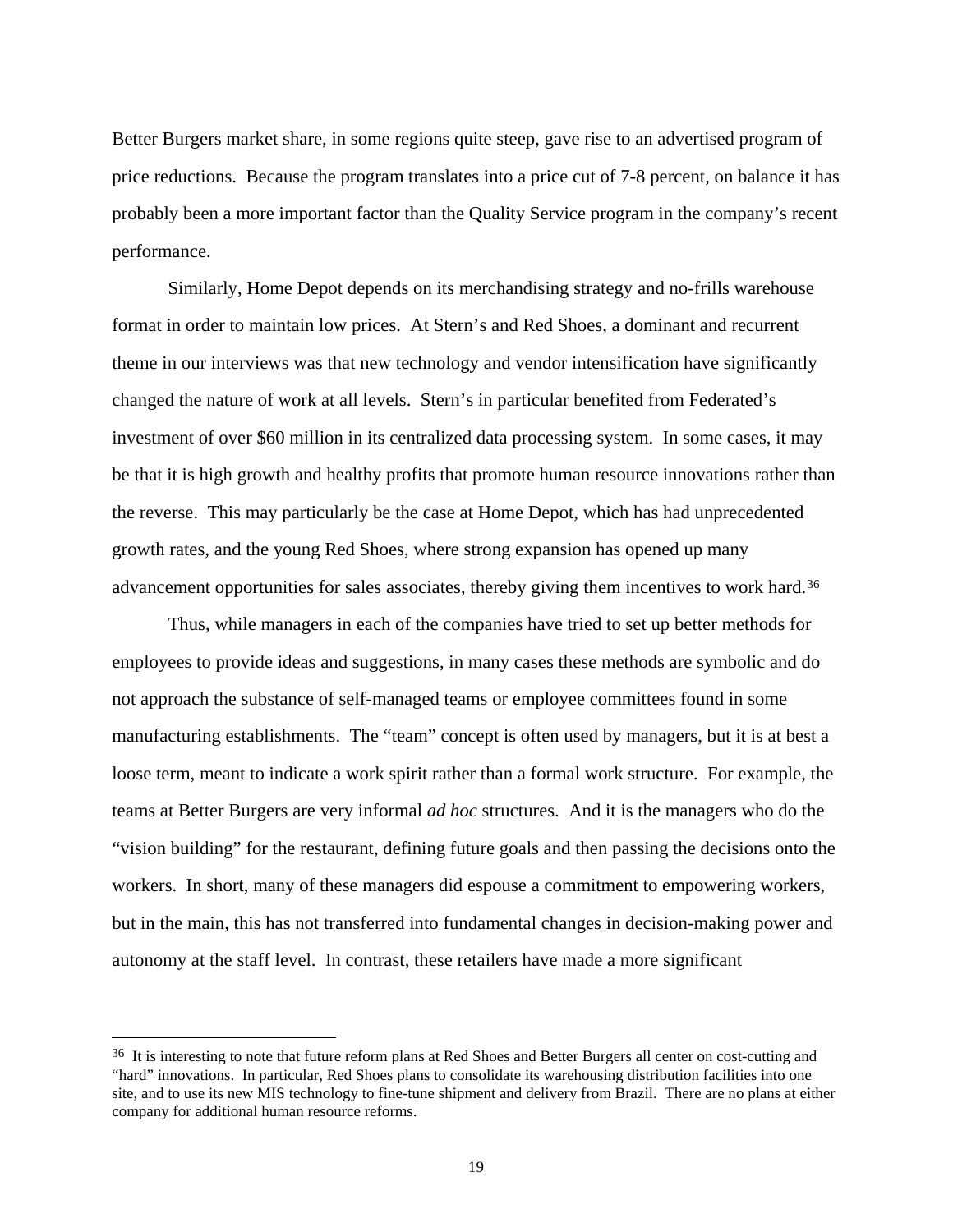commitment to innovations in merchandising which emphasize technology and inventory management rather than human resource reforms.

#### **VI. Effects on Job Quality**

 The prevailing concern about the retail trade industry, and one of the motivations for this study, is that job quality is generally low. This is especially true of entry-level jobs. For example, in 1992 the average hourly retail wage was only \$7.13, and nearly two-thirds of non-managerial workers earned less than \$12,500 a year.<sup>[37](#page-20-0)</sup> But this type of summary information remains at the level of stereotype, raising images of hamburger flippers and despondent cashiers. Our case studies clearly indicate that there is more variation in retail job quality. The critical question is how the restructuring that we have observed has affected job quality, especially those reforms which most closely approximate high performance innovations.

# **A. Job satisfaction, employee involvement and training**

 In general, the changes that we observed have created somewhat more interesting and varied jobs in which retail personnel have more discretion, engage in a wider variety of tasks, and have more complex interactions with customers. But the changes at Bloomingdale's and Home Depot are much more significant along these lines than those at Better Burgers and Stern's. At the former, one can clearly see a fundamental move away from the traditional retail sales job. Sales workers have real flexibility in performing their work, there are some channels for employee input, and both companies have a solid training program -- to convey the new "quality" culture (Bloomingdale's), and to keep sales workers up-to-date on new products and techniques (Home Depot). By contrast, Better Burgers and Stern's show continued reliance on the traditional, controlled work environment, using brief computerized training and offering largely ceremonial channels for employee input. This divergence should be instructive. Sales is

<span id="page-20-0"></span><sup>37</sup> U.S. Department of Labor, Unpublished Tabulations.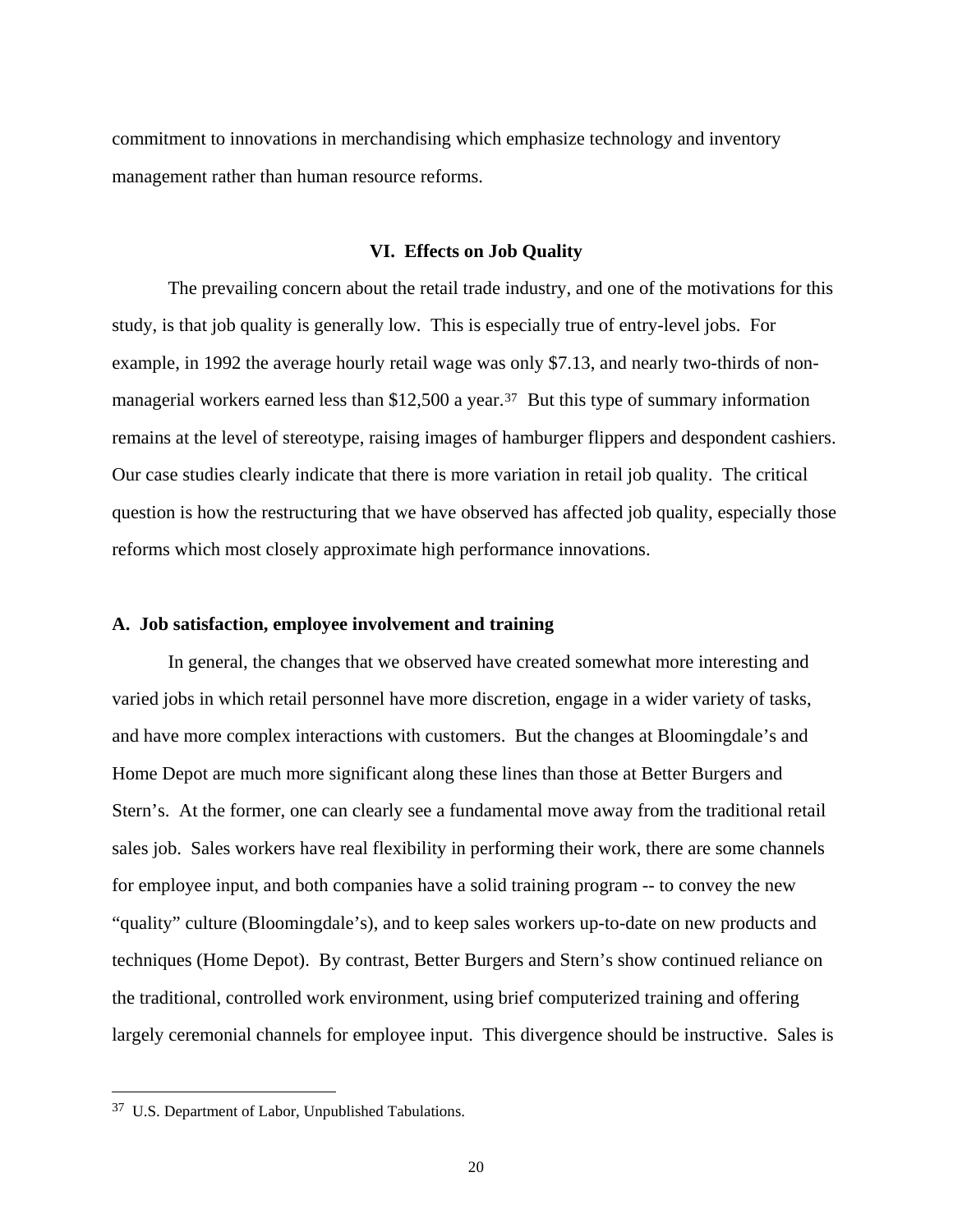by far the most common retail occupation (41.8 percent in 1993), and given the current emphasis on quality service, sales jobs will likely hold a central place in any future changes in the industry.[38](#page-21-0) The fact that we are seeing the emergence of a more skilled and specialized level of sales associate is therefore important, even though this layer is in the aggregate likely to be small.

# **B. Wages**

 Probably the most consistent and the most troubling finding from these case studies is that despite the workplace innovations we observed, there were few changes in terms of wages and benefits for the sales staff. Better Burgers' Quality Service program asks more of its crew members, but restaurants using the program did not pay higher wages than traditionally organized restaurants. In 1994, wages of entry-level crew members still ranged from \$4.25/hr to \$5.00/hr, with crew chiefs earning up to \$7.00/hr. At both Bloomingdale's and Stern's, a recurrent theme was that work and stress levels had increased significantly in the past few years, with no corresponding increases in earnings. This held true at both managerial and sales levels.

 It is true that the more innovative companies tend to have higher absolute wage levels and tend to provide better benefits. Earnings at Home Depot are above average (sales associates earned from \$6/hr. to \$12/hr in 1994.), and everyone receives basic benefits. Bloomingdale's hourly wages are clearly higher than those of its "lower-class" sister, Stern's. But again, even at these two companies, wages are not good in absolute terms, with the average associate earning less than \$10 an hour, or under \$20,000 a year, in 1994.

### **C. The role of low-wage jobs**

 $\overline{a}$ 

 A common argument is that low-wage jobs in service industries are functional, because they fill the demand for flexible employment by teenagers, college students, or parents with

<span id="page-21-0"></span><sup>38</sup> National Retail Federation, *Retail Industry Indicators* (Washington, D.C.: National Retail Federation, 1994).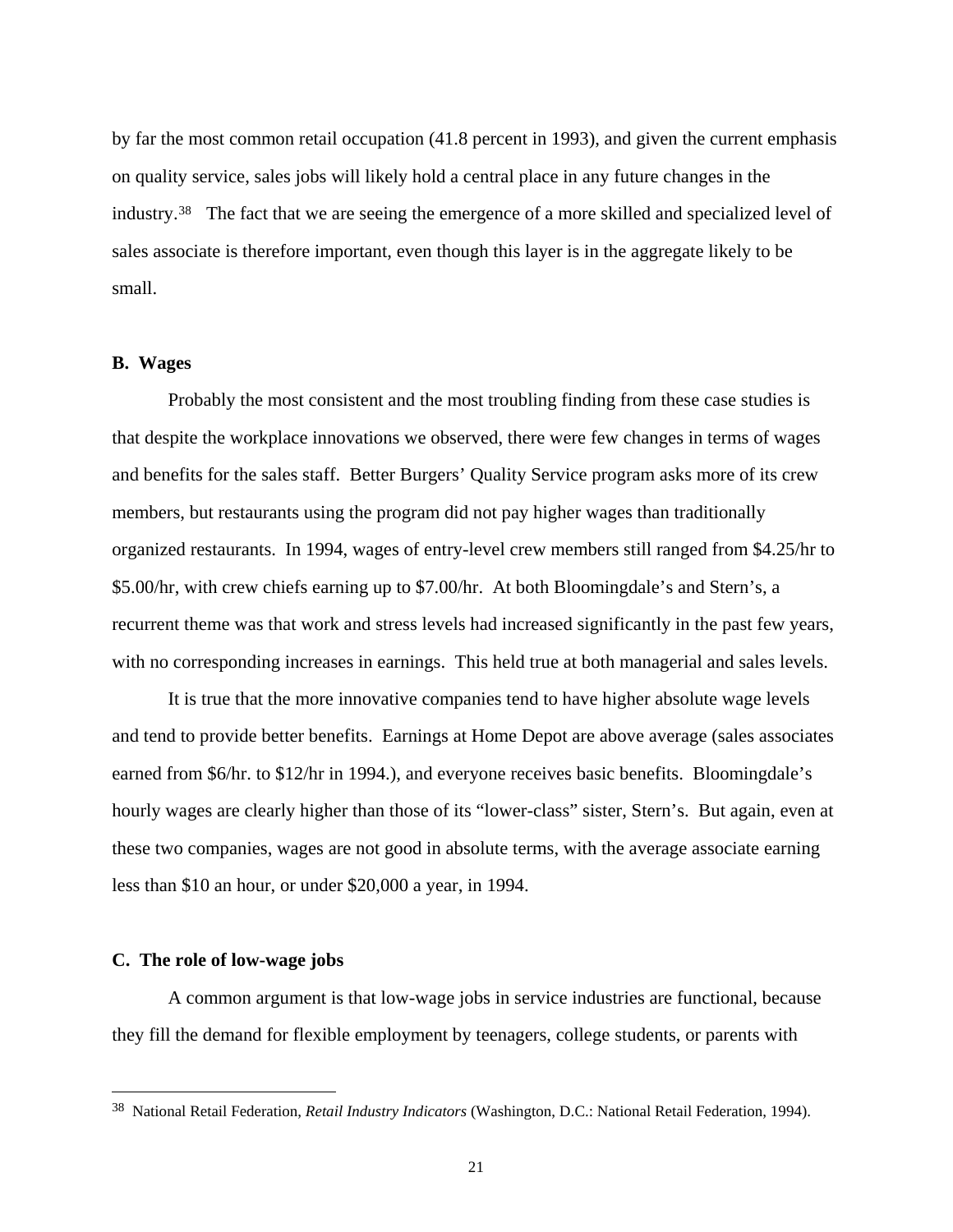young children. Thus there may be no pressing need to upgrade the quality of these jobs. Especially for young workers, retail work can offer a first exposure to employment and act as a springboard to the next tier of jobs that do hold the promise of a career. This argument does make sense, at least to some extent. Low-wage service jobs are almost certainly functional for some of the workers who hold them. For example, in 1993, roughly a third (31.8 percent) of retail workers was between the ages of 16 and 24.[39](#page-22-0)

 But there are several reasons to suspect that the role of low-wage service jobs is changing, that workers are increasingly depending on these jobs to be more than just a temporary way station. First, we know that the labor force is currently in the process of aging. This will likely increase the number of low-wage jobs that are filled by prime-aged adults in need of a real living wage.[40](#page-22-1) Second, most of the rise in part-time work since 1970 has consisted of a rise in *involuntary* part-time work and has been concentrated in retail and service industries - suggesting that a growing number of low-wage workers would rather have full-time, secure employment.<sup>[41](#page-22-2)</sup> The managers that we interviewed were very clear on this trend; even older women returning to work are now seeking full-time jobs. Third, preliminary evidence suggests that career mobility in the service sector from peripheral to core jobs is declining, thus leaving more workers stuck in the lower tier of jobs for longer periods of time (see next section).

 There may be some hope in our findings regarding staffing practices. Bloomingdale's has deliberately reduced the proportion of part-time workers to 20 percent, Red Shoes has a higher full-time/part-time ratio than is usual in its market (60/40), and Home Depot maintains an almost exclusively full-time sales staff (96 percent). Managers in these chains argue that fulltime workers are more reliable, more motivated, and have less turnover. To the extent that these companies are pursuing "high-road" strategies, the effect on staffing patterns is encouraging. On the other hand, Better Burgers and Stern's clearly profit from strong dependence on part-time

<span id="page-22-0"></span><sup>39</sup> Ibid.

<span id="page-22-1"></span><sup>&</sup>lt;sup>40</sup> In this context, it may come as a surprise that only about half of Better Burgers entry-level crew are teenagers.

<span id="page-22-2"></span><sup>41</sup> Tilly, *Short Hours, Short Shrift.*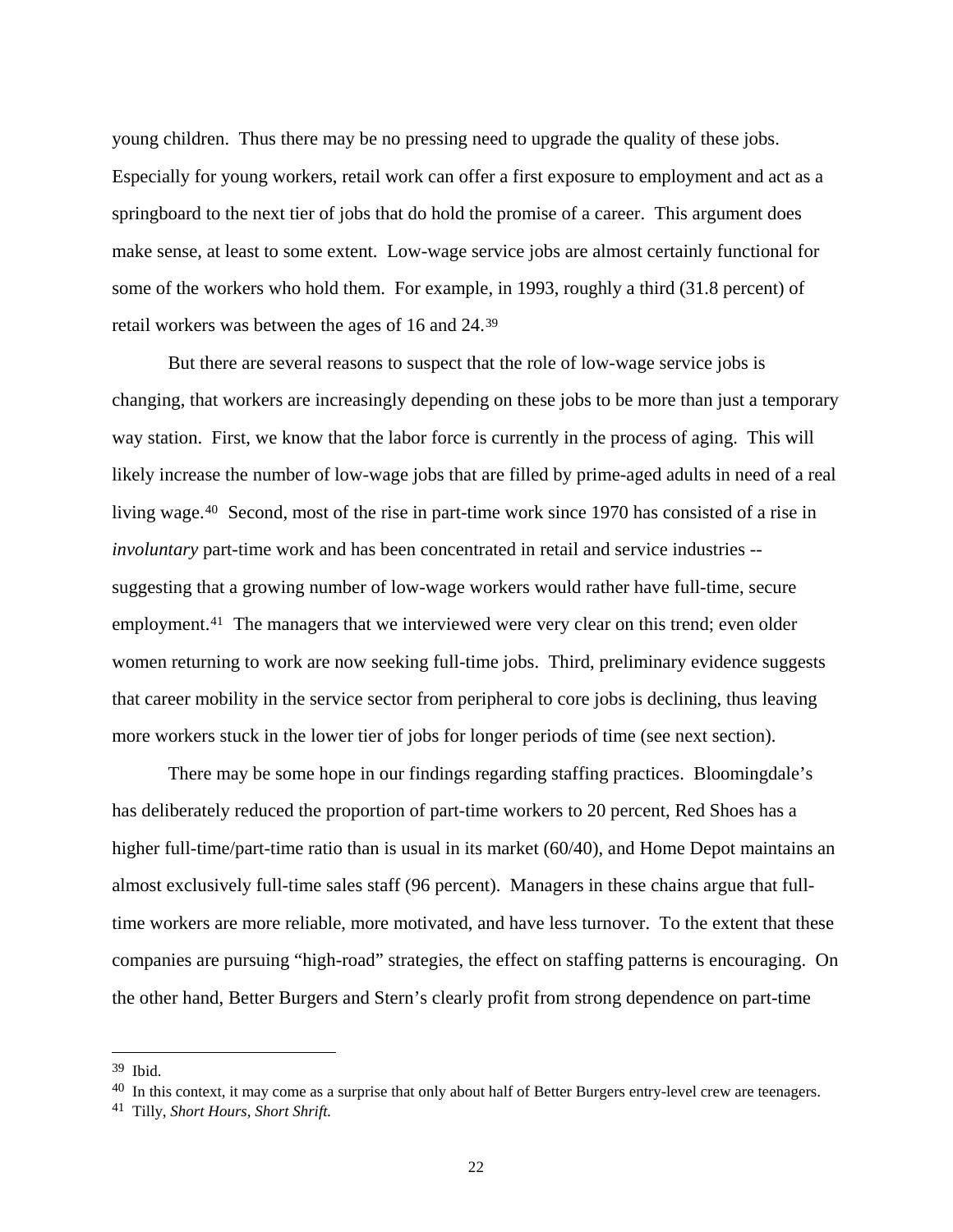workers for sales staff (75 percent and 70 percent respectively), as do the enormously successful discount retailers such as Wal-Mart, and there is no sign that this dependence will decline.

 Regardless of current practices, the larger question is whether the service sector can increasingly play the role previously played by the manufacturing sector: a source of reasonably good jobs for workers without high levels of education. Thus, retail jobs as temporary way stations may have been functional in earlier decades; but the issue is whether human resource reforms can enable the retail sector to provide better career opportunities in the future.

## **D. Careers and mobility**

 $\overline{a}$ 

 In describing the effect of firm restructuring on workers and careers, researchers are increasingly arguing that work is being "externalized" and that the traditional internal labor market is being dismantled.[42](#page-23-0) For example, while job tenure has always been shorter in the services, it may be becoming even shorter, indicating greater employment volatility and a decline in secure, career jobs.<sup>[43](#page-23-1)</sup> Increasingly, firms are substituting contingent labor for fulltime labor that is not absolutely integral to production: growth rates in temporary work have been phenomenal in recent years.<sup>[44](#page-23-2)</sup> Moreover, use of temporary workers is significantly higher among large firms, which presumably are also more likely to have (had) internal labor markets.<sup>[45](#page-23-3)</sup>

<span id="page-23-1"></span><span id="page-23-0"></span><sup>42</sup> Peter Cappelli, "The Effect of Restructuring on Employees," in *Looking Ahead: The Restructuring of Employment* (Washington, D.C.: National Planning Association, 1994); Katherine Abraham, "Restructuring the Employment Relationship: The Growth of Market-mediated Work Arrangements," in *New Developments in the Labor Market*, ed. Katherine Abraham and Robert McKersie (Cambridge, MA: MIT Press, 1990), 85-118. <sup>43</sup> The extent of changes in job tenure is currently a much-debated topic. See Stephen J. Rose, "Declining Job Security and the Professionalization of Opportunity," (Washington, D.C.: National Commission for Employment Policy , Research Report no. 95-04, 1995); Kenneth Swinnerton and Howard Wial, "Is Job Stability Declining in the U.S. Economy?" *Industrial and Labor Relations Review* 48 (1995): 293-304; Henry Farber, "The Incidence and Costs of Job Loss: 1982-91," *Brookings Papers: Microeconomics* (1993): 73-132; Francis X. Diebold, David Neumark, and Daniel Polsky, *Job Stability in the United States* (Cambridge, MA: National Bureau of Economic Research, Working Paper no. 4859, 1994).

<span id="page-23-2"></span><sup>44</sup> Eileen Appelbaum, "Restructuring Work: Temporary, Part-time, and At-home Employment," in *Computer Chips and Paper Clips: Technology and Women's Employment*, ed. Heidi Hartmann (Washington, DC: National Academy Press, 1987), 268-310; Richard S. Belous, *The Contingent Economy: The Growth of the Temporary, Part-time, and Subcontracted Workforce* (Washington, D.C.: National Planning Association, 1989).

<span id="page-23-3"></span><sup>45</sup> Garth Mangum, Donald Mayall, and Kristin Nelson, "The Temporary Help Industry: A Response to the Dual Internal Market," *Industrial and Labor Relations Review* 38, no. 4 (1985): 599-611.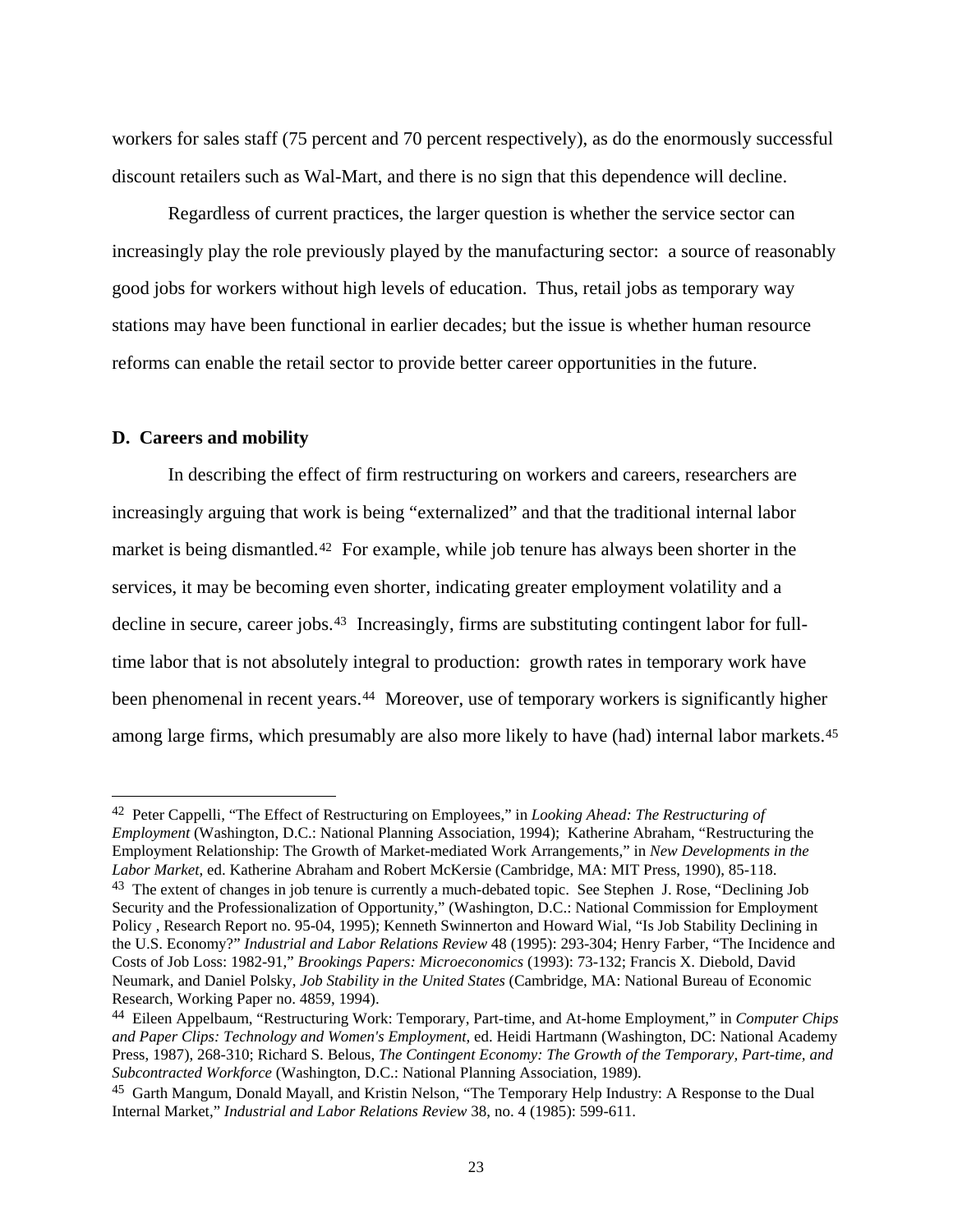At the industry level, the increased premium on skill may make it more difficult to advance out of low-wage industries, where job hierarchies are often quite flat and not deep enough to provide a career for a significant proportion of workers. [46](#page-24-0)

 These types of trends have the potential to exacerbate barriers between "core" and "peripheral" workers, as movement into a shrinking group of specialized, permanent jobs is cut off. If the externalization process is differentially distributed across the workforce, the result may be declining career mobility for some groups of workers, through the emergence of a twotiered job structure.[47](#page-24-1) This possibility has given added weight to the call for innovative work systems in low-wage service industries, with the hope that internal labor markets can thereby be retained or even created.

 Our case studies, however, do not provide grounds for much optimism on this issue. Only Bloomingdale's showed an explicit emphasis on increasing internal promotion, and this is in the context of a previous system which had no internal mobility whatsoever from the sales associate position. Moreover, the retail industry in general has long depended on external hiring of college graduates into managerial positions. Almost all of our case study companies had formal managerial training programs which target college students, train them briefly on the sales floor, and then quickly promote them to managerial levels.

 While promotion rates at Red Shoes are quite strong (roughly 55 percent of full-time sales associates have been promoted to management trainees), this is due largely to the company's rapid expansion through new store openings, which creates the need for managers. Better Burgers does promote internal mobility from crew member to assistant manager, but the manager-to-crew ratio is roughly 1 to 9 and the promotion chain effectively stops within the

<span id="page-24-0"></span><sup>&</sup>lt;sup>46</sup> Among retail discounters and in the fast-food industry, there are few jobs above the entry level, with roughly one managerial position for every 10 front-line positions. Office of Technology Assessment, *Draft Project Plan for the Assessment on Technology, Jobs, and Productivity in the Service Economy* (Washington, D.C.: U.S. Government Printing Office, 1994).

<span id="page-24-1"></span><sup>47</sup> Paul Osterman, *Employment Futures: Reorganization, Dislocation, and Public Policy* (New York: Oxford University Press, 1988); Harrison, *Lean and Mean*; Pfeffer and Baron, "Taking the Workers Back Out"; Thierry Noyelle, "Toward a New Labor Market Segmentation," in *Skills, Wages, and Productivity in the Service Sector*, ed. Thierry Noyelle (San Francisco, CA: Westview, 1990), 212-24; Cappelli, "Rethinking Employment."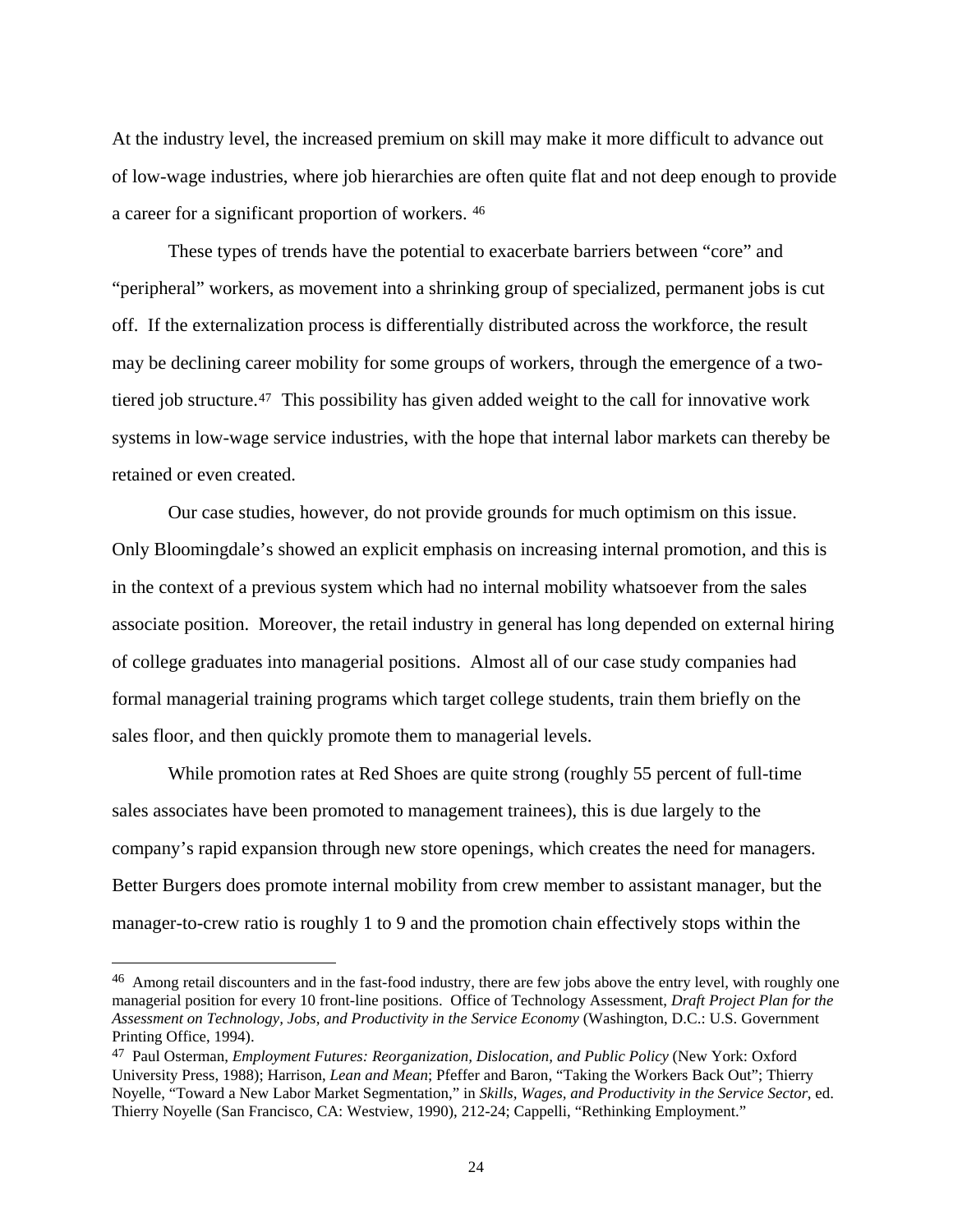restaurant and does not extend to company staff -- and in any case, this type of internal mobility has always been a traditional part of the Better Burgers system.

 An additional problem is that those retailers in our study who were moving to high skill strategies were increasingly selective in hiring. Home Depot has not built its quality service by training cashiers to give advice on building a porch, but rather by recruiting skilled, older workers with construction experience: less than 2 percent of its sales associates are first-time job holders. And Red Shoes is hiring college graduates or students who are in or on their way to college; the full-time sales associates who stand a good chance of being promoted are usually college students. Similarly, Bloomingdale's is more selective in its hiring and screening practices than Stern's. These hiring trends are not encouraging if we expect retail sales jobs to constitute the next rung in the career ladder for teenage fast-food workers.

 Thus, to the extent that the reforms discussed here have "transformed" the quality of retail employment, they have not done so to the benefit of less skilled workers with low levels of education. To be sure, conditions in the labor market can play an important role here. A dramatic expansion of high performance workplaces in the service sector might dry up the supply of more educated labor now being hired by Red Shoes and Home Depot, resulting in an upward pressure on wages and mobility opportunity. On the other hand, based on the information that we have now, there is the very real possibility that employers would not introduce some of these reforms if their access to more skilled workers were restricted. (Would Home Depot emphasize its service-oriented strategy if it had to train all of its sales associates?)

# **VII. Discussion**

 America's shift to post-industrialism has left a legacy of rising earnings inequality and stagnant wages. In the growing service sector, well-paid professionals and technicians coexist with badly-paid janitors, office clerks, and sales workers, and increasingly the gap between the two seems unbridgeable. Accounts of innovative firms which provide for life-long employment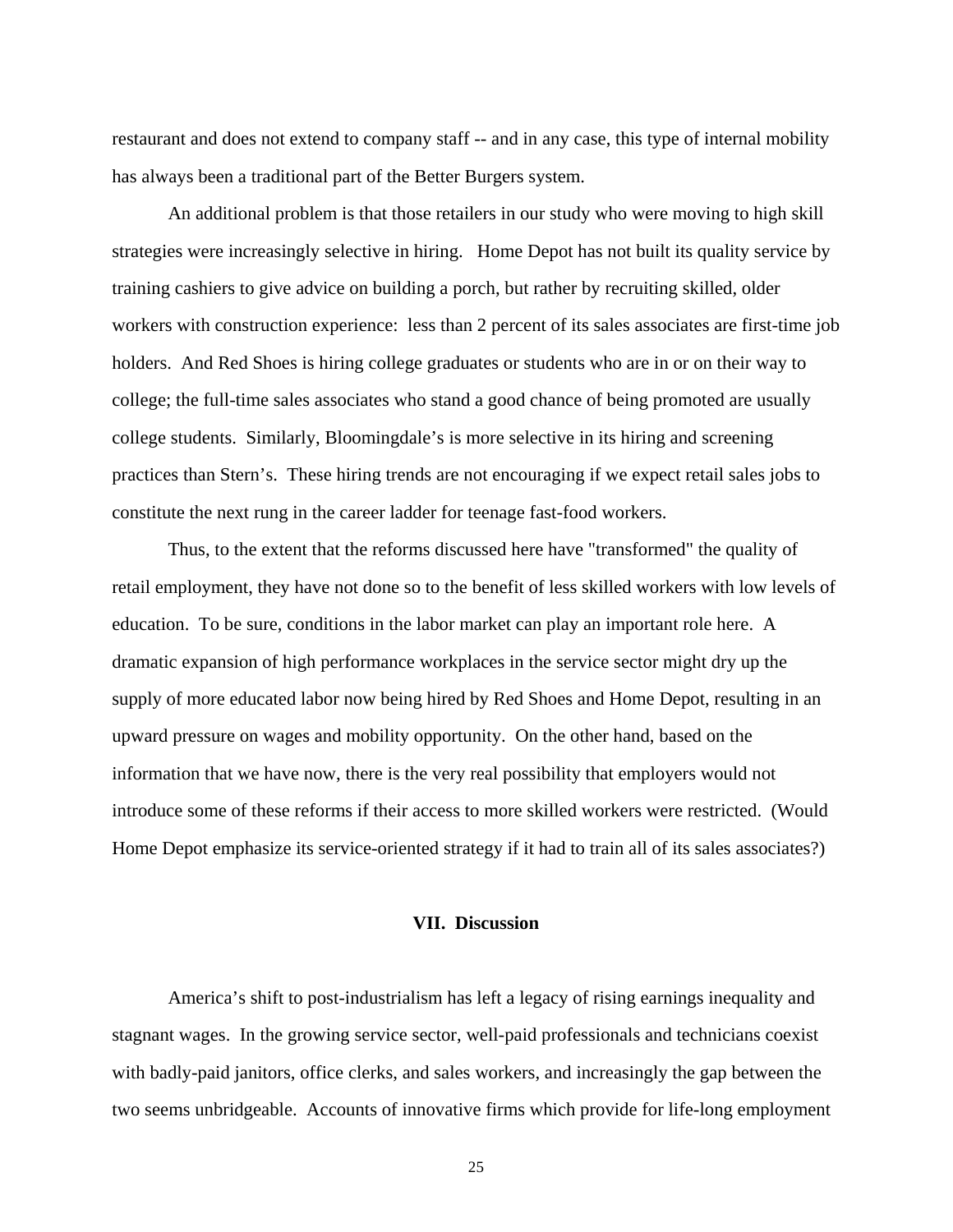and good wages are balanced by daily reports of layoffs in the thousands. The future of job quality in America seems mixed at best.

 In this context, research is beginning to focus on how firms have responded to increased competition, and the distribution of jobs and wages they have created in the name of restructuring and reengineering. This article has addressed three questions. First, what is the nature of firm restructuring in the service sector? Second, how is firm restructuring affecting job quality and mobility opportunity? And third, can innovations in the workplace improve job quality, especially in service industries which have in the past been characterized by low wages and limited opportunities for upward mobility? The findings from our case studies in the retail trade sector suggest several preliminary answers to these questions, which on the whole are not encouraging.

*The spread of the high performance workplace is limited:* The retail industry is currently being swept by talk of total quality management and new approaches to human resource management. But the workplace reforms that we observed fell short of the ideal high performance model. Many of the key components of this model either were not present or were implemented only at a very rudimentary and ceremonial level, and there did not appear to be strong pressure in any of these firms to go much beyond the measures that they had already introduced. Part of the problem is that the model was developed for the manufacturing sector, and that is where much of the actual implementation can be found.[48](#page-26-0) Quality circles and teamwork are difficult concepts to translate into a setting where employees often interact with customers rather than with other workers, where productivity is notoriously difficult to measure, and where the products themselves are often intangible and exist only temporarily.[49](#page-26-1) By contrast, the changes that we observed in the "production" side of retailing, i.e. merchandising,

<span id="page-26-0"></span><sup>&</sup>lt;sup>48</sup> Appelbaum and Batt, New American Workplace; Gittleman, Horrigan, and Joyce, Flexible Work Organizations.<br><sup>49</sup> Thomas Stanback and Thierry Noyelle, "Productivity in Services: A Valid Measure of Economic Performance?,"

<span id="page-26-1"></span>in *Skills, Wages, and Productivity in the Service Sector*, ed. Thierry Noyelle (San Francisco, CA: Westview, 1990), 187-211.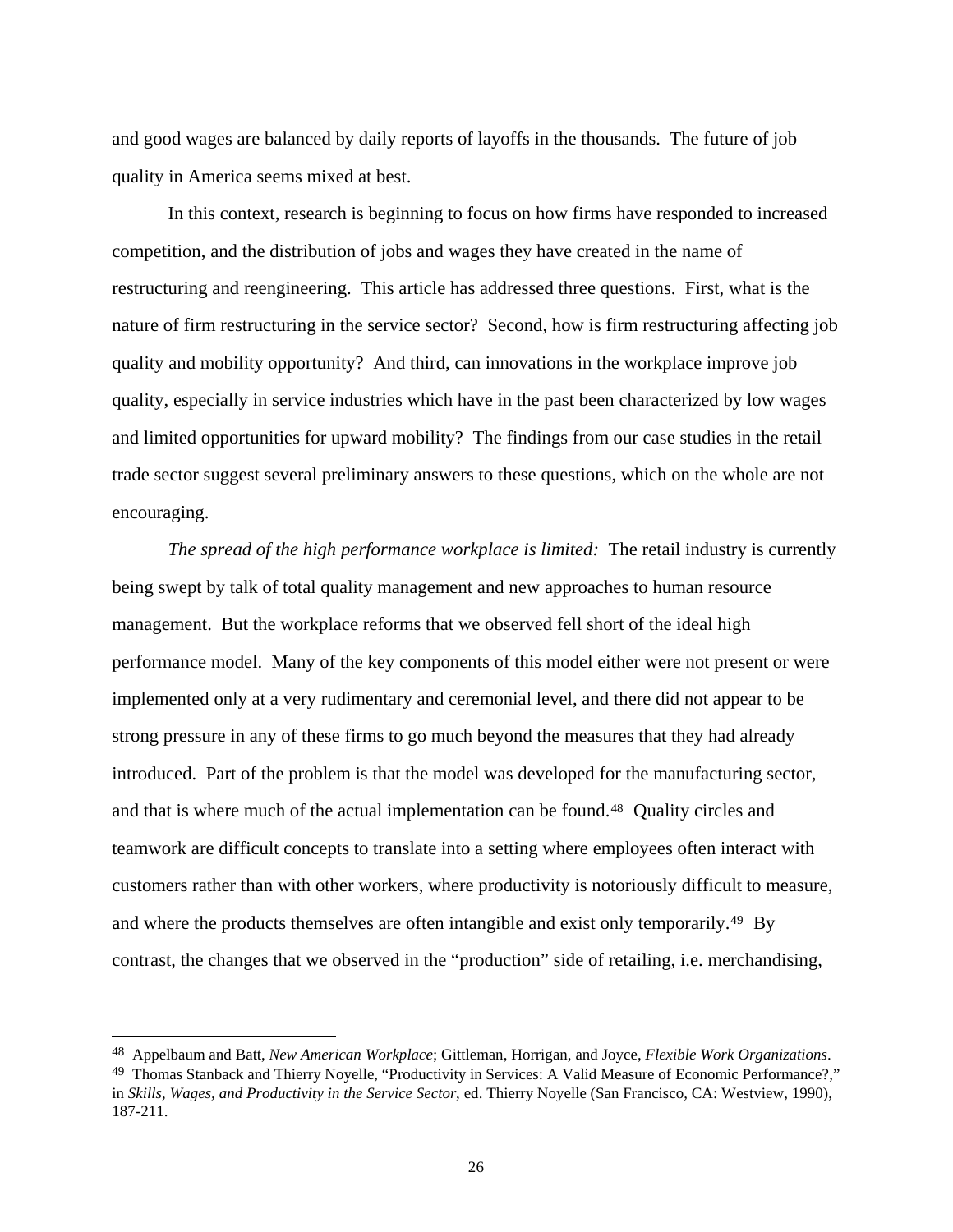were much more developed and more closely approximated innovations in the manufacturing sector. Just-in-time production has found a clear analogy in just-in-time delivery and inventory management, and technology has played a very critical role in enabling this streamlining process.

*The low road may be more efficient in some contexts:* Our case studies suggest that we may be witnessing the emergence of a service business structure that is at once highly rationalized and productive and yet also labor-intensive and low-wage. At Better Burgers and to some extent Stern's, managers have been able to deliver quality service relying on low-wage workers and a tightly orchestrated work process with little opportunity for upward mobility. Similarly with the successful large discounters. Wal-Mart is among the most efficient and innovative organizations among retailers, yet wages and promotion chances are low. Innovations in merchandising and related functions such as inventory control may offer greater benefits to retailers than human resource innovations. The problem is that merchandising reforms are often based on information technology and do not influence the nature of retail jobs, especially the numerous sales positions. Therefore, for industries such as retailing and business services, workplace reforms that enhance wages and mobility may offer few performance gains over the rationalized, low-wage model. Future research on firms must recognize that multiple paths to efficiency and productivity exist, and that high-road production practices do not necessarily entail high-road human resource practices.

*The high road can be low-wage:* We found very little effect on wages and job quality in our case studies, regardless of the extent of innovation and despite the fact that these are very successful firms. The workplace reforms did appear to make for somewhat more interesting jobs and more satisfied workers. But positive effects on wages, promotion chances, and skill acquisition were largely absent. This highlights the problematic assumption that productivity gains will eventually trickle down and generate improved compensation for workers. Even if firms successfully adopt high-performance practices and become more efficient, there is no guarantee that productivity gains will be passed on to workers. This general principle is

27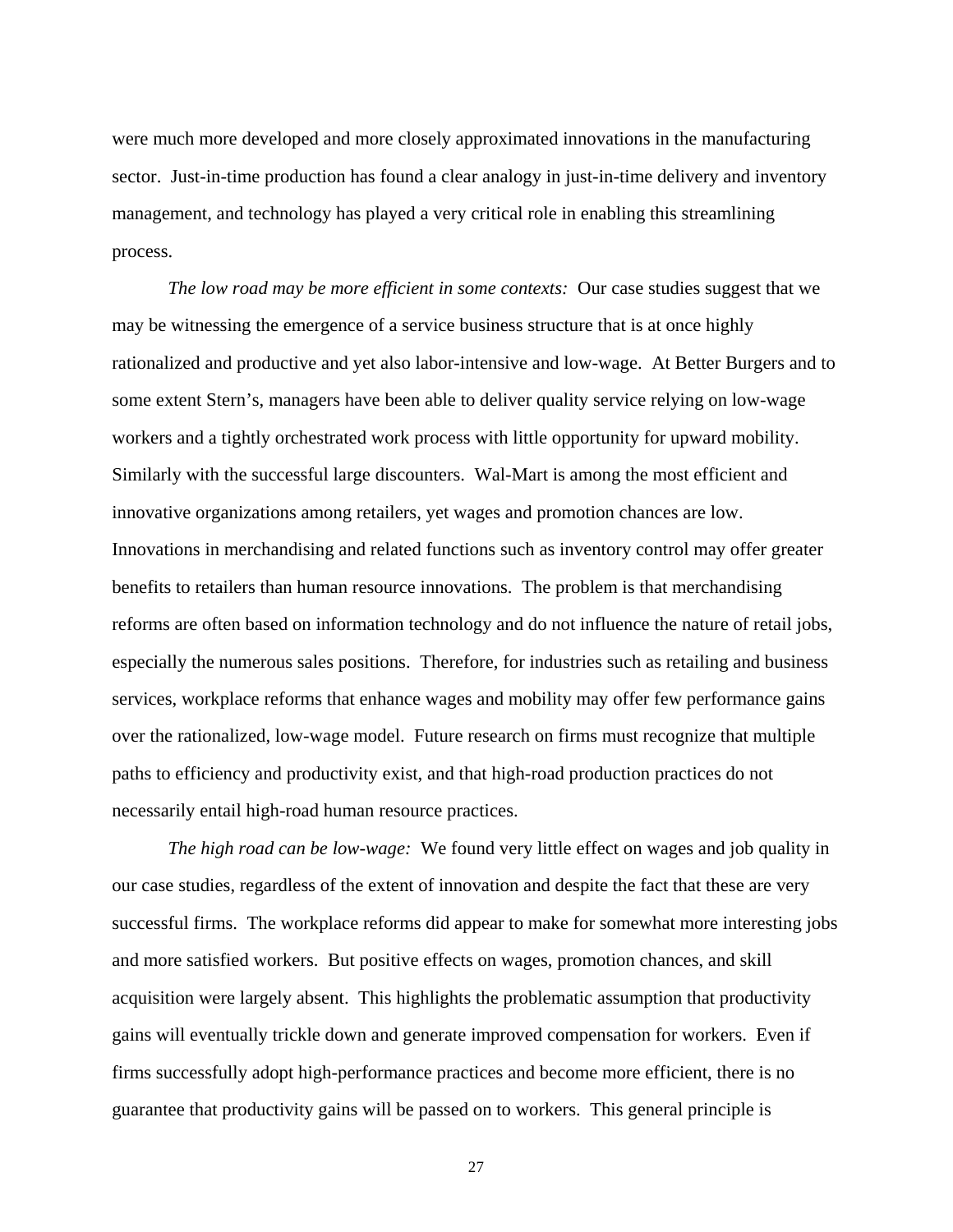especially relevant in those service industries where competition is intense and markets are unstable. For example, the success of discount retailing depends on price competition. Therefore, improvements in efficiency are converted into lower prices rather than higher wages. Because the retail industry is now mature and no longer expanding, "margins" have become thin, sensitivity to economic fluctuation is high, and as a result, profits are less likely to be passed on through long-term wage increases.

*The better jobs go to recruits with more skills and education:* Some of our cases have been able to combine competitive pricing and lean structures with a full-time, relatively wellpaid and skilled staff. This model is attractive when the nature of the service requires skilled and experienced sales workers. But these firms have largely sought to hire more educated and experienced workers, and done little by way of internal training for higher-level positions; workplace reform does not appear to have benefitted low-skill workers.

#### **Policy options**

 In sum, our research suggests that at least in this sector of service industries, the high performance model may not have much potential to improve the quality of entry-level employment. We may simply have to recognize that the types of jobs we have been looking at cannot be upgraded, that tasks such as preparing hamburgers, cleaning hotel rooms, ringing up sales, and stocking shelves are inherently limited.

 If the quality of low-skill service jobs cannot be significantly upgraded, then one alternative would be to focus on developing alternative strategies for skill acquisition and job mobility for entry-level workers. This can be achieved by developing institutions and policies that would help workers find successively better jobs by moving between firms, occupations, and even industries. In this scenario, workers could shift among firms according to demand but gain portable skills in the process, so that upward mobility occurs across different organizations. From the worker's standpoint, if the frequent job changes are accompanied by advancement into higher positions, then perhaps a multi-employer career structure is feasible.

28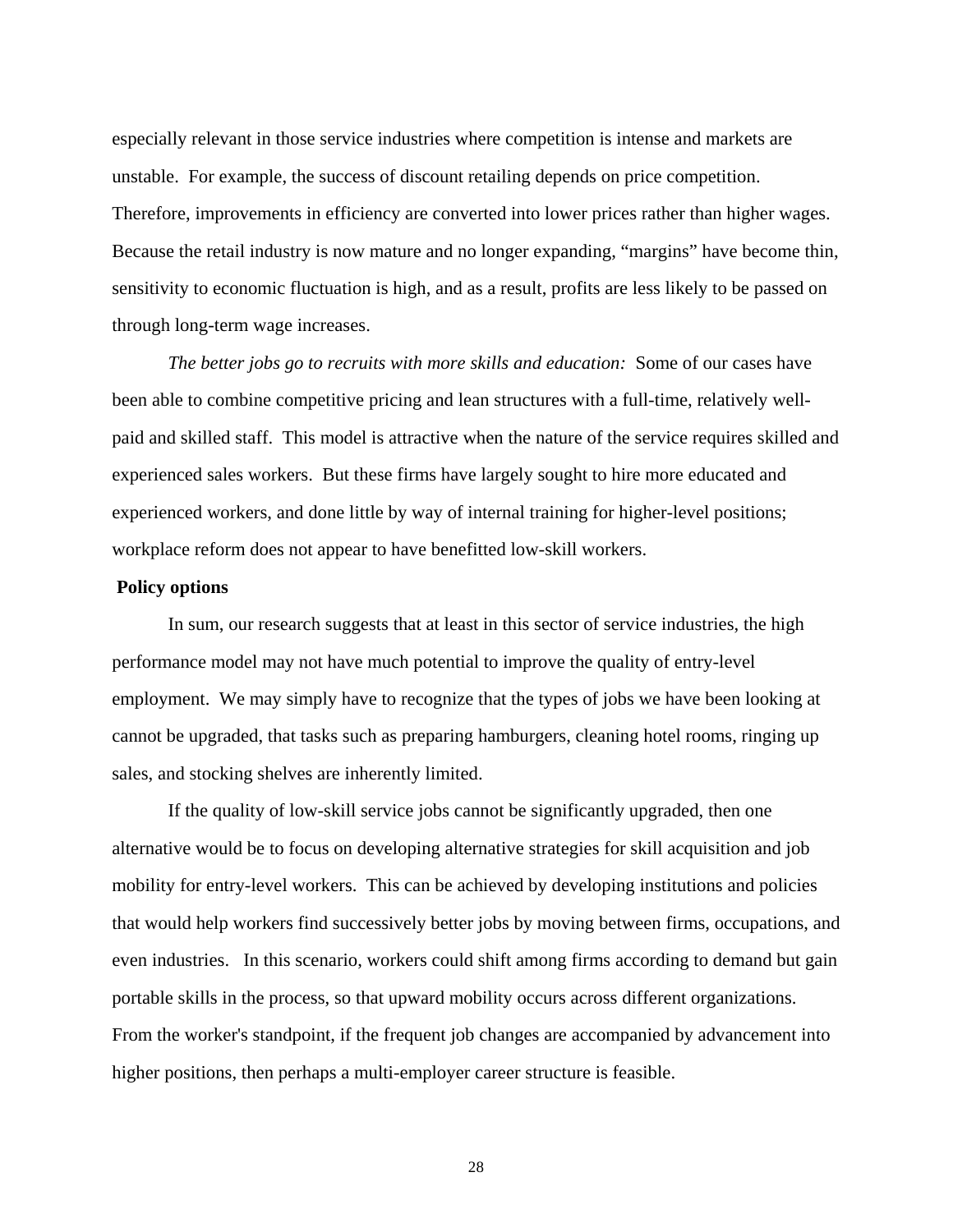What are the requirements of such a system? Much of the discussion surrounding this labor market model remains at the level of theory. But it is possible to draw some basic conclusions, from current initiatives that are in the process of being developed as well as traditional multi-employer systems in construction and printing.[50](#page-29-0) Fundamentally, such a policy would require collaboration among employer organizations, unions, and the public sector. Employer organizations are necessary because employers acting on their own will have no incentive and little ability to develop this approach. Group participation ensures that training costs are collectivized (so that no single firm loses its investment) and ideally aids in recruitment, screening, and the creation of a more skilled labor force.

 Even when jointly represented, however, employers are still at base in competition with one another. Therefore, the initial push toward involvement will probably have to come from unions and the public sector. Unions will need to aim for full representation across employers, in order to preclude wage undercutting and subcontracting by non-union firms. They will also have to ensure that worker welfare and security are protected in a system where careers are no longer guaranteed within a single firm. The public sector can play an important role here, by helping unions and their employers to establish job-matching centers and portable health insurance and pension plans. Last, it is likely that changes in labor law will be required to facilitate such initiatives.

 The development of stronger worker representation is clearly a daunting task. It is made all the more difficult by the historical lack of unionization in the service sector and the notorious problems in trying to organize a high-turnover service workforce. But there is some hope. Unions have already begun to recognize that low-wage service work requires new organizing strategies which are not employer-based but rather cover a local region of employers. And in some niches, such as health services and the hotel industry, there are established unions with a tradition of focusing on training and mobility issues. A number of researchers and activists have

<span id="page-29-0"></span><sup>50</sup> For a current example, see Stuart R. Korshak, "Negotiating Trust in the San Francisco Hotel Industry," *California Management Review* 38, no. 1 (1995): 117-137.